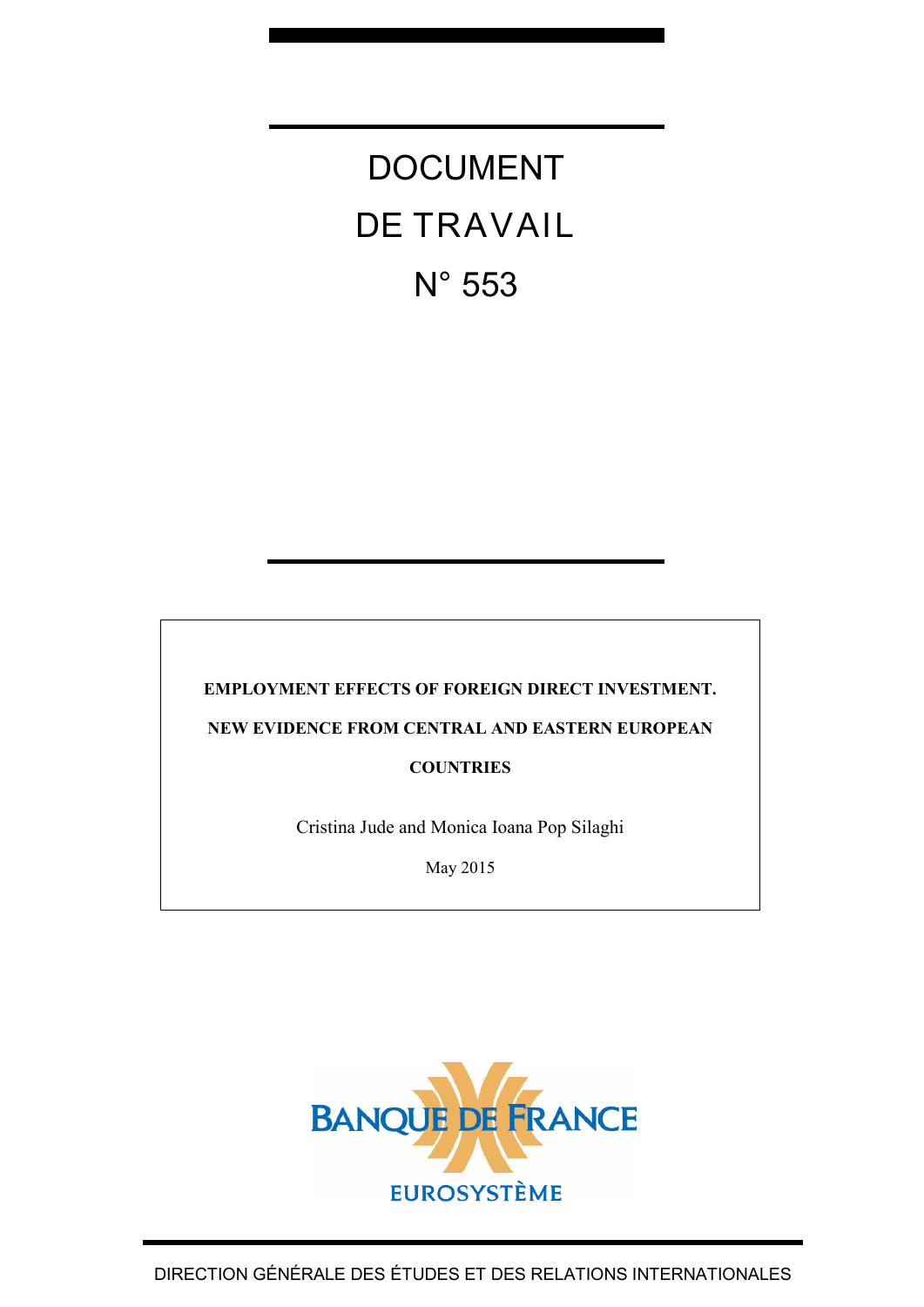# DIRECTION GÉNÉRALE DES ÉTUDES ET DES RELATIONS INTERNATIONALES

# **EMPLOYMENT EFFECTS OF FOREIGN DIRECT INVESTMENT. NEW EVIDENCE FROM CENTRAL AND EASTERN EUROPEAN COUNTRIES**

Cristina Jude and Monica Ioana Pop Silaghi

May 2015

Les Documents de travail reflètent les idées personnelles de leurs auteurs et n'expriment pas nécessairement la position de la Banque de France. Ce document est disponible sur le site internet de la Banque de France « [www.banque-france.fr](http://www.banque-france.fr/) ».

Working Papers reflect the opinions of the authors and do not necessarily express the views of the Banque de France. This document is available on the Banque de France Website ["www.banque-france.fr"](http://www.banque-france.fr/).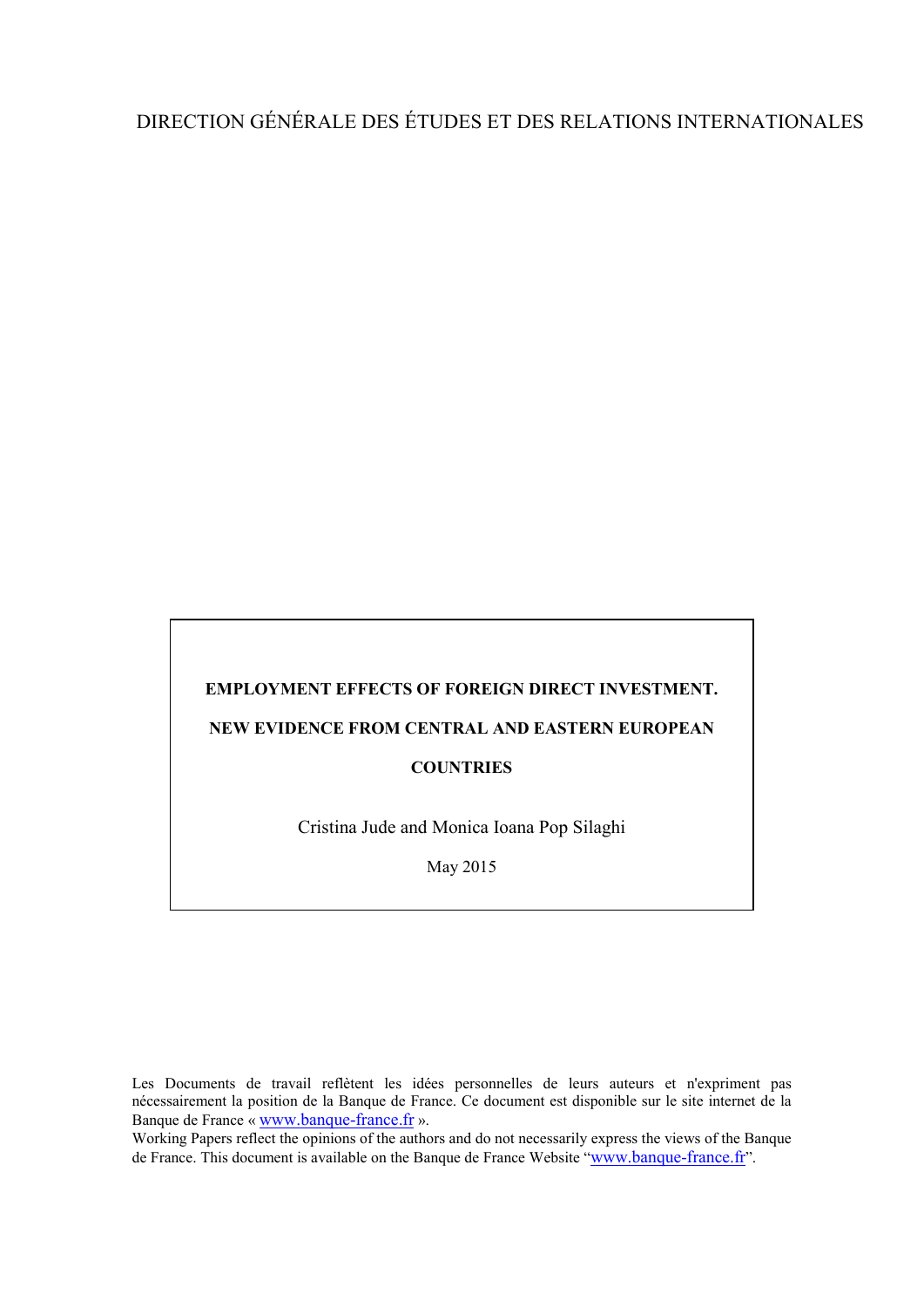## **Employment effects of foreign direct investment. New Evidence from Central and Eastern European Countries**

Cristina JUDE<sup>1</sup>,<sup>2</sup> and Monica Ioana POP SILAGHI<sup>3</sup>

**.** 

<sup>&</sup>lt;sup>1</sup>Banque de France, DGEI-DERIE-SERMI 49-1488, 75049 Paris, France. Email: cristina.jude@banquefrance.fr. Tel: +33 (0)1 42 97 77 35, Fax: +33 (0)1 42 92 47 47. The views expressed herein are solely those of the authors and do not necessarily reflect those of Banque de France. Corresponding Author

<sup>2</sup> Laboratoire d'Economie d'Orléans (UMR 7332), Université d'Orléans, France

<sup>&</sup>lt;sup>3</sup> Babes Bolyai University, Department of Economics and Business Administration, Cluj Napoca, Romania. Email: [monica.pop@econ.ubbcluj.ro.](mailto:monica.pop@econ.ubbcluj.ro) Monica Ioana Pop Silaghi acknowledges financial support from Babes-Bolyai University through the grant for young researchers GTC\_34036.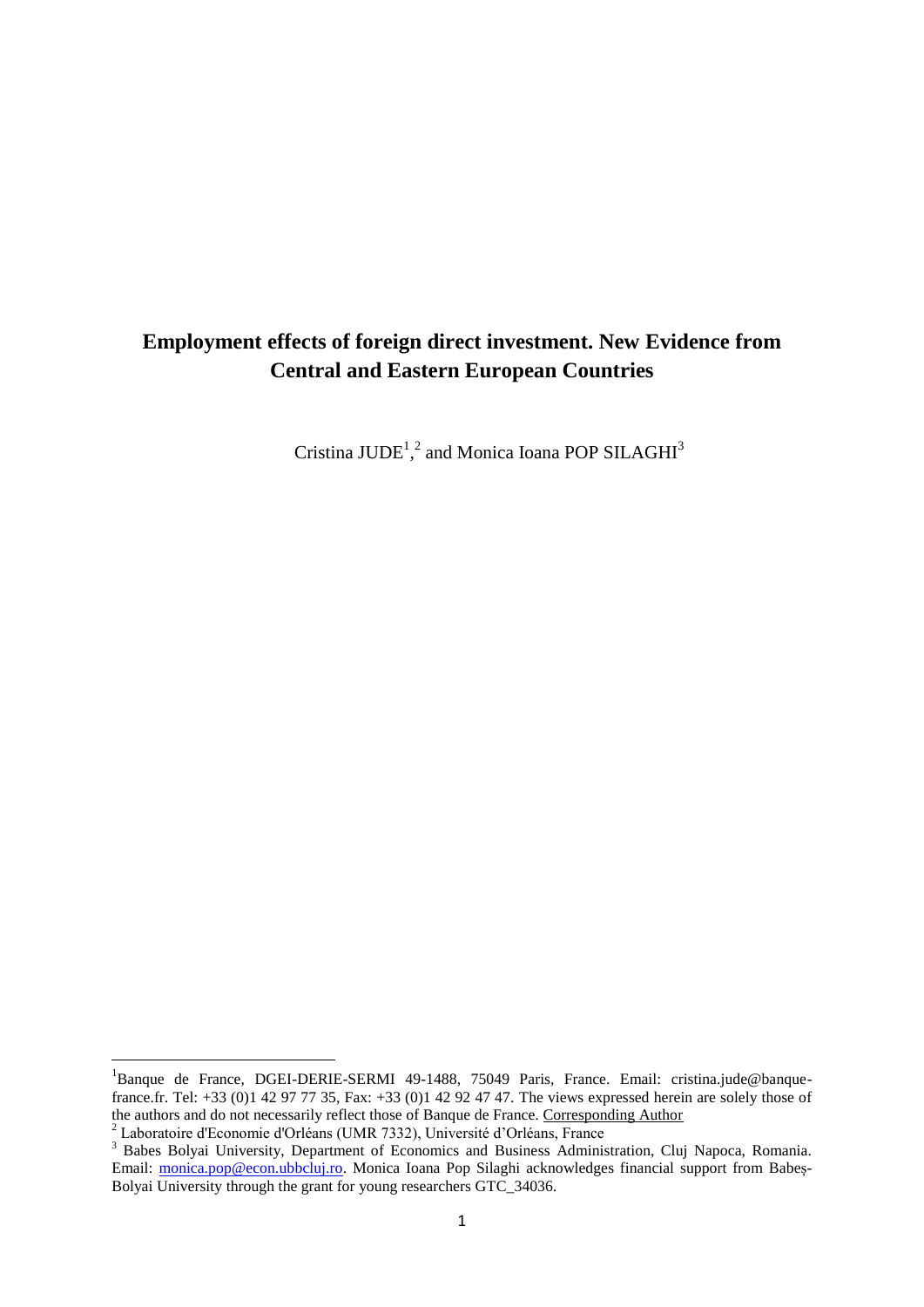### **Résumé:**

Ce papier examine le rôle des investissements directs étrangers (IDE) comme déterminant de l'emploi à travers un modèle dynamique de demande de travail appliqué à un échantillon de 20 pays d'Europe centrale et orientale (PECO) au cours de la période 1995-2012. Nos résultats montrent que les IDE conduisent à un phénomène de destruction créatrice sur le marché du travail. L'introduction de nouvelles technologies plus productives conduit initialement à un effet négatif sur l'emploi, alors que l'intégration verticale progressive des filiales étrangères dans l'économie locale permet un effet de long terme positif. Cependant, ce phénomène n'est observé que dans les pays membres de l'UE. Notre analyse donne ainsi un soutien partiel à l'hypothèse que IDE peuvent dans certaines conditions nuire à l'emploi. Pourtant, l'importance relative des IDE comme déterminant de l'emploi dans les PECO est modeste par rapport au progrès dans la transition économique et à la dynamique de l'activité. Enfin, nos résultats montrent une préférence des filiales étrangères pour l'emploi des plus qualifiés, car le capital humain semble accélérer la contribution positive des IDE à l'emploi.

Mots clé: IDE, emploi, demande de travail, pays en transition, panel dynamique

\_\_\_\_\_\_\_\_\_\_\_\_\_\_\_\_\_\_\_\_\_\_\_\_\_

Classification JEL: F23, J23

### **Abstract :**

This paper examines the role of foreign direct investment (FDI) as a determinant of employment by using a dynamic labor demand model applied for a panel of 20 Central and Eastern European Countries during the period 1995-2012. Our results indicate that FDI leads to a phenomenon of creative destruction. The introduction of labor saving techniques leads to an initial negative effect on employment, while the progressive vertical integration of foreign affiliates into the local economy eventually converges towards a positive long run effect. However, this phenomenon is only observed in EU countries. Our analysis thus gives partial support to the worries that FDI may displace jobs. Still, the relative importance of FDI as a determinant of employment is modest compared to economic restructuring and output growth. Finally, our results show evidence of a skill bias of production in foreign affiliates, as human capital favors a positive contribution of FDI to employment.

Keywords: FDI, employment, labor demand, transition countries, dynamic panel

JEL classification: F23, J23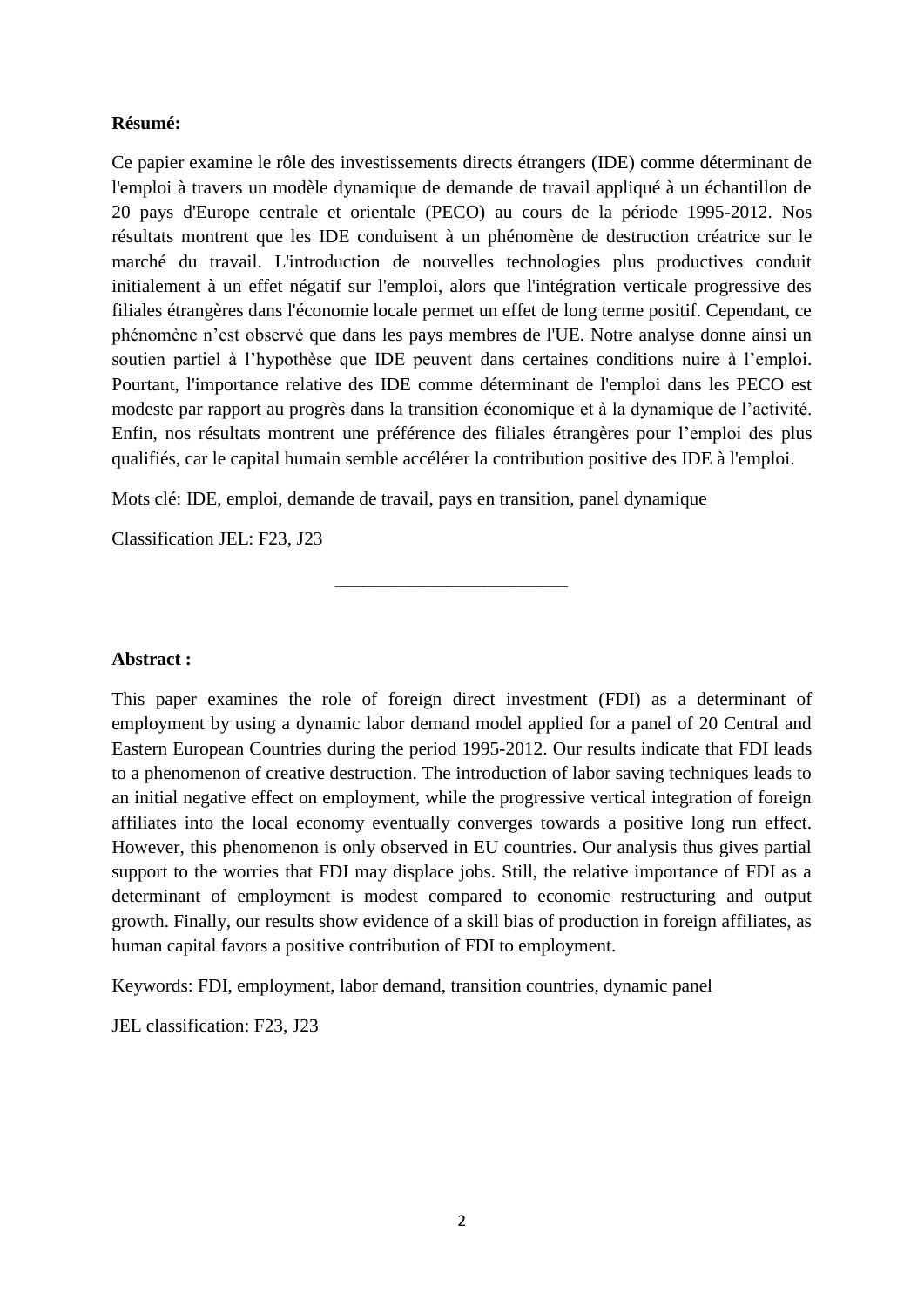#### **Non-technical summary**

The severe increase in unemployment that accompanied the recent economic crisis has led policy makers to search for viable solutions in order to stimulate labor demand and regain the path towards long-term growth. Since foreign direct investment (FDI) was already considered a major factor in the restructuring of Central and Eastern European countries (CEEC), it appeared as a natural candidate to boost activity and employment levels.

However, the overall impact of FDI on employment appears ambiguous, due to opposite effects. On one hand, foreign affiliates can crowd-out domestic firms due to increased competition or by replacing local suppliers with imported inputs. On the other hand, the integration of foreign affiliates into the local supply chains can lead to job creation due to increased demand. The lack of consensus is clearly illustrated by empirical studies, which provide evidence of both positive and negative effects of FDI on employment.

The aim of this paper is therefore to investigate the impact of FDI on aggregate employment in CEEC, based on a theoretical model where FDI influences the efficiency of capital and labor. In fact, the technology flow that accompanies FDI could influence total factor productivity, and therefore employment dynamics. For empirical purposes, we estimate a dynamic labor demand model on a sample of 20 CEEC covering the period 1995-2012.

Our results indicate that FDI leads to a two stage creative destruction phenomenon on the labor markets in CEEC. The introduction of labor saving techniques and the competition pressures lead to an initial negative effect on employment, while the progressive integration of foreign affiliates into the local economy eventually leads to a positive long run effect. Still, the relative importance of FDI as a determinant of employment appears modest compared to other determinants specific to the transition context, namely economic restructuring. Moreover, we only identify this phenomenon for EU countries, whereas FDI is largely insignificant for employment in non-EU countries.

Additionally, international trade seems to condition the effect of FDI on employment. We find the export orientation of foreign affiliates and their preference for labor intensive industries to foster job creation. Adversely, strong import competition displaces domestic suppliers and causes jobs losses. Finally, our results show evidence of a skill bias of production in foreign affiliates in favor of skilled employees.

Our analysis thus gives partial support to the worries that FDI may displace jobs. The relatively low contribution to employment growth, even in the long run, indicates that FDI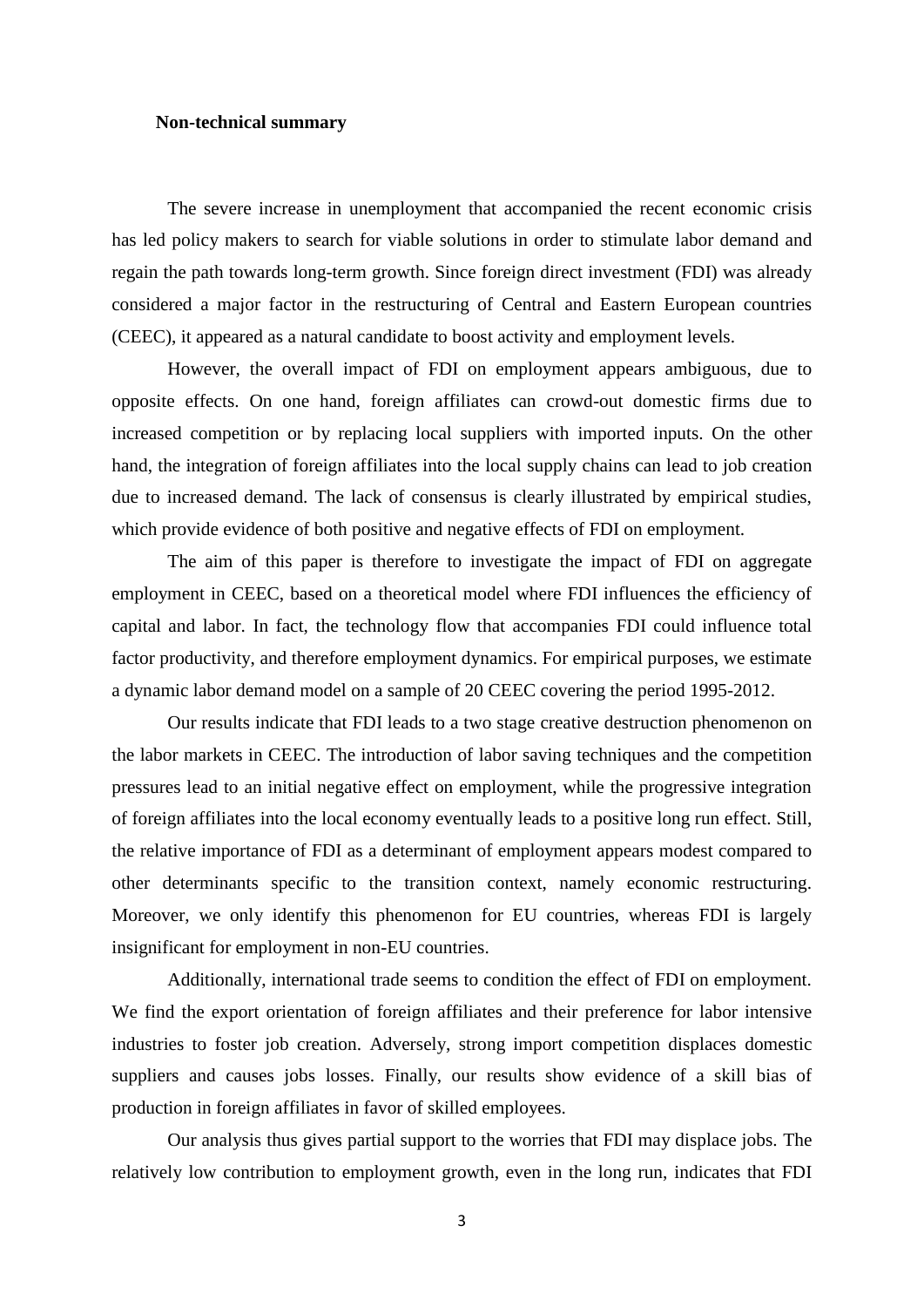alone would not be an effective tool to regain employment. However, policies encouraging market seeking FDI and a minimum local content of production could be useful to preserve employment levels. An improved business environment could attract greenfield FDI, with a stronger job creation potential, and industrial policies designed to upgrade local producers could favor linkages between foreign affiliates and domestic firms.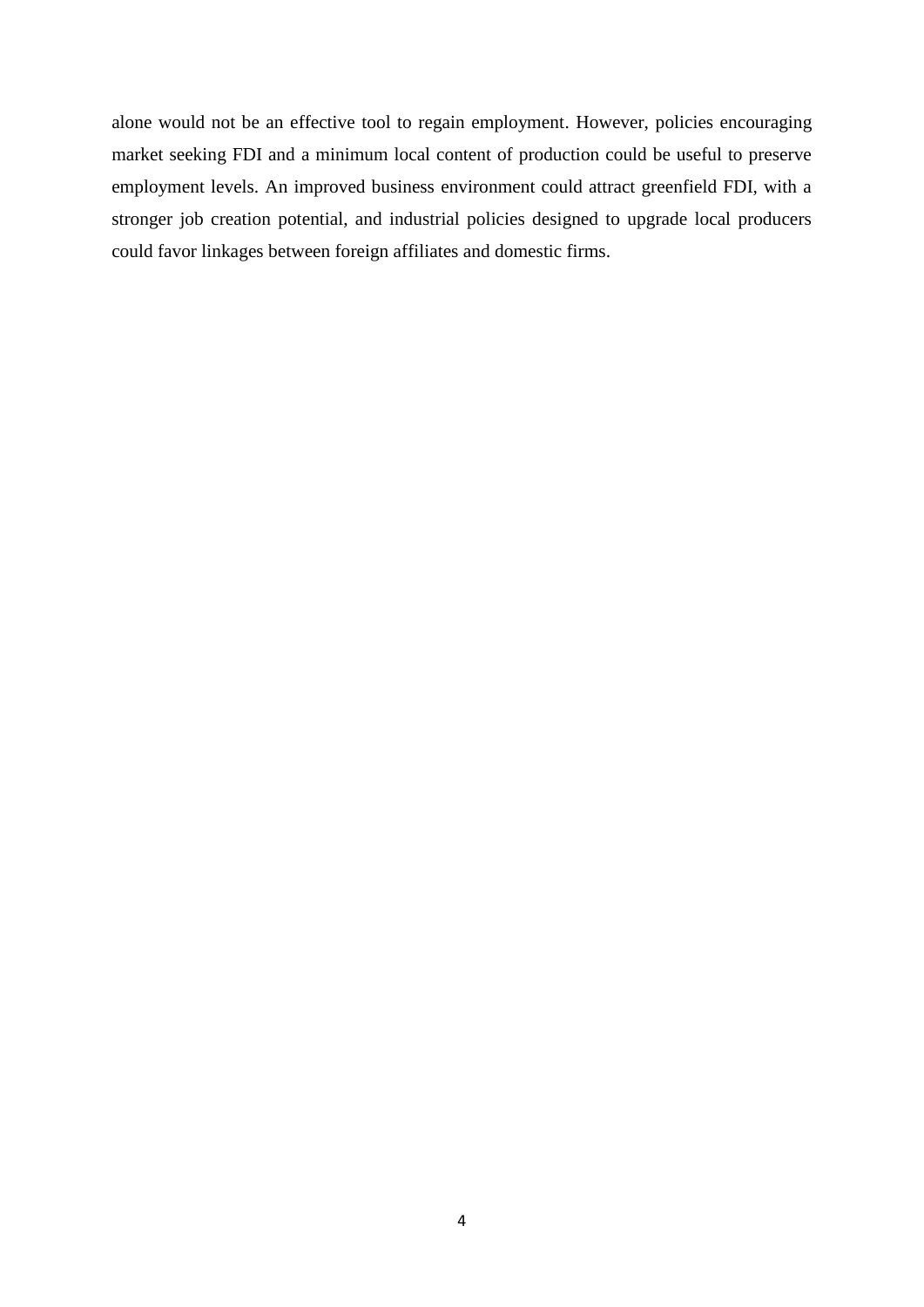#### **1. Introduction**

The recent economic crisis has conducted, besides financial aspects, to a severe increase in unemployment in a large number of countries. Policy makers are therefore in search of viable solutions in order to increase labor demand and regain the path towards a long-term growth. The implications are all the more important for Central and Eastern European countries (CEEC), who have witnessed both job creation and job destruction during the fundamental changes that accompanied transition from planned to market economy.

The relatively rapid output growth experienced by CEEC during the nineties was accompanied by massive labor shedding. High foreign direct investment (FDI) inflows in the region were accompanied by a euphoric expectation that foreign investors would accelerate the restructuring process, by an infusion of both capital and new technology, and that they would also maintain employment (Hunya and Geishecker, 2005). However, the impressive speed of integration into the European Economic Community through international trade and FDI has not prevented job losses, generating growth without creating new jobs (Schadler et al. 2006; Boeri and Garibaldi, 2006). Foreign affiliates often replaced local suppliers by imported inputs and domestic firms downsized due to intensified competition from more productive foreign firms (Hunya and Geishecker, 2005). However, after the initial phase of restructuring, the vertical integration of foreign affiliates into the local economy was associated with job creation (Radosevic et al. 2003), within foreign firms at the beginning, but also within domestic firms in a later stage. However, the overall impact of FDI on employment is still difficult to disentangle, as effects of opposite directions are at work.

If there seems to be a general consensus regarding the benefits of FDI on host country's productivity and wage levels (Hanousek et al. 2011), empirical research has failed so far to provide consistent results about the overall effect of FDI on employment. Empirical studies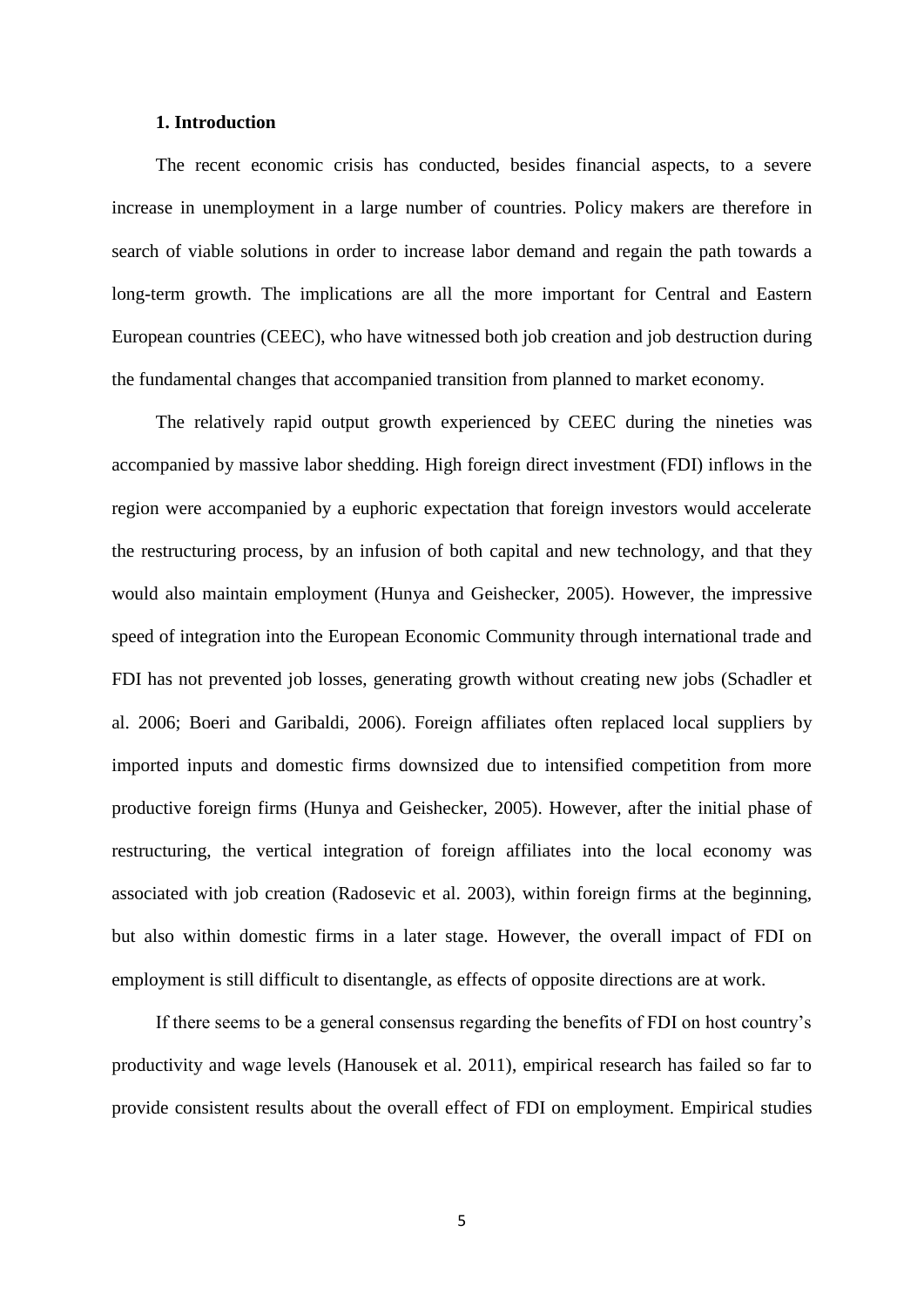have found both positive (Radosevic et al. 2003; Bandick and Karpaty, 2011) and negative effects (Girma, 2005; Jenkins, 2006).

In our paper we investigate the impact of foreign direct investment on the aggregate employment in CEEC, using a dynamic panel framework. Our estimation is based on an extension of the theoretical model of Greenaway et al. (1999), where we substitute trade for FDI as a measure of international integration. According to this theoretical model, we anticipate a role of FDI not only in the accumulation of capital and labor, but also in the efficiency of their use, as FDI could potentially influence total factor productivity through technology transfer. As employment depends on productivity, we further expect FDI to influence employment in host countries.

Our paper contributes to the scarce literature on FDI and employment in general, and to the strand of literature investigating FDI in CEEC in particular. We first build a simple theoretical framework to reveal the influence of FDI on labor demand. Compared to the existing literature, we further adopt a different empirical approach, by estimating a labor demand equation in growth rates instead of levels, which are subject to non-stationarity concerns. We consider a sample of 20 CEEC, both members and non-members of the European Union (EU). As opposed to Onaran (2008), who focused on the manufacturing sector, which accounts for only half of FDI in CEEC, we extend the sample to the whole economy, therefore considering potential effects on employment in the service sector as well. Next, we provide an updated evidence for the FDI-employment relationship in CEEC, as we consider late transition and post-transition period (1995-2012). Research conducted so far was dealing almost exclusively with the transition context (Hunya and Geishecker, 2005; Radosevic et al. 2003; Bruno et al. 2006) and had focused on leading CEEC like Hungary, Poland or the Czech Republic. These studies usually adopted an industry level approach, while we adopt a macroeconomic approach. This allows to extend the country coverage, but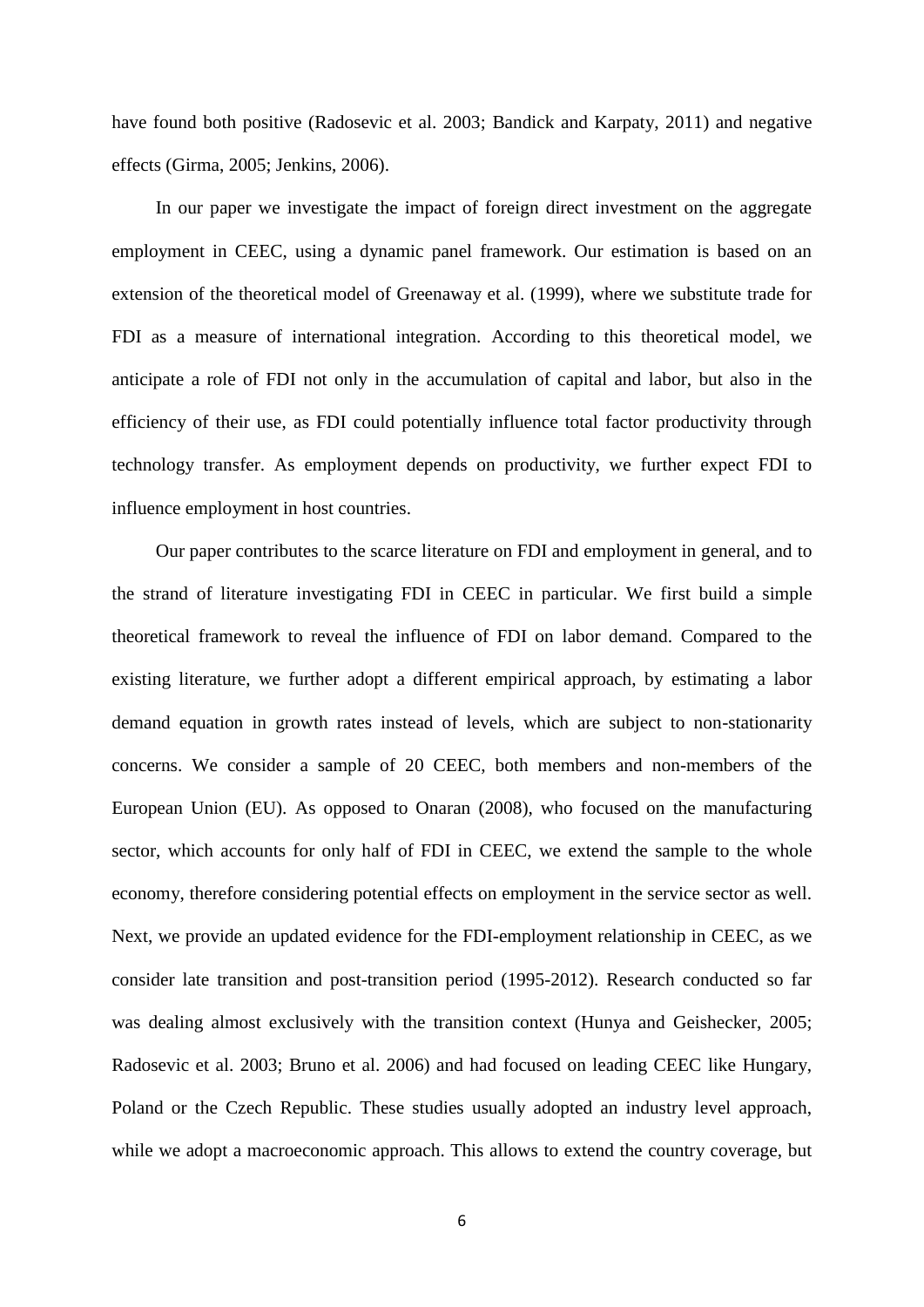also to better capture total employment dynamics, as FDI may induce changes across sectors through vertical linkages. Finally, we consider some additional determinants of employment, like economic restructuring or human capital, which could be relevant for employment in CEEC.

Our main results indicate that FDI leads to a form of creative destruction on the labor markets in CEEC. A short-term job destruction effect is followed by long term job creation. However, this phenomenon seems limited to the EU countries. Furthermore, the importance of FDI as a determinant of employment appears to be limited compared to economic restructuring and output growth. Overall, the internationalization of production, as given by both trade and FDI, seems to lead to a decrease in the labor intensity of production in CEEC.

The paper is organized as follows: section 2 provides an overview of the literature on FDI and employment in CEEC, as well as a discussion on the main channels through which FDI could influence employment. Section 3 presents the theoretical framework of our analysis, while section 4 describes the empirical methodology and the data being used. Results are presented in section 5 and the main conclusions are highlighted in section 6.

#### **2. Literature review**

When investigating the effects of globalization on employment, most studies focus on international trade (see a review by Pflüger et al. 2013), while only surprisingly few papers address FDI induced changes in employment. Moreover, studies dealing with the labor market effects of FDI essentially focus on productivity and wages (Aitken and Harisson, 1999; Girma et al. 2002), while the employment issue has been only marginally addressed when studying spillover effects.

Several channels may be at work when analyzing the influence of FDI on employment. First, FDI can increase employment by directly creating new jobs in foreign affiliates. Greenfield investment is supposed to have the highest potential for employment creation, as it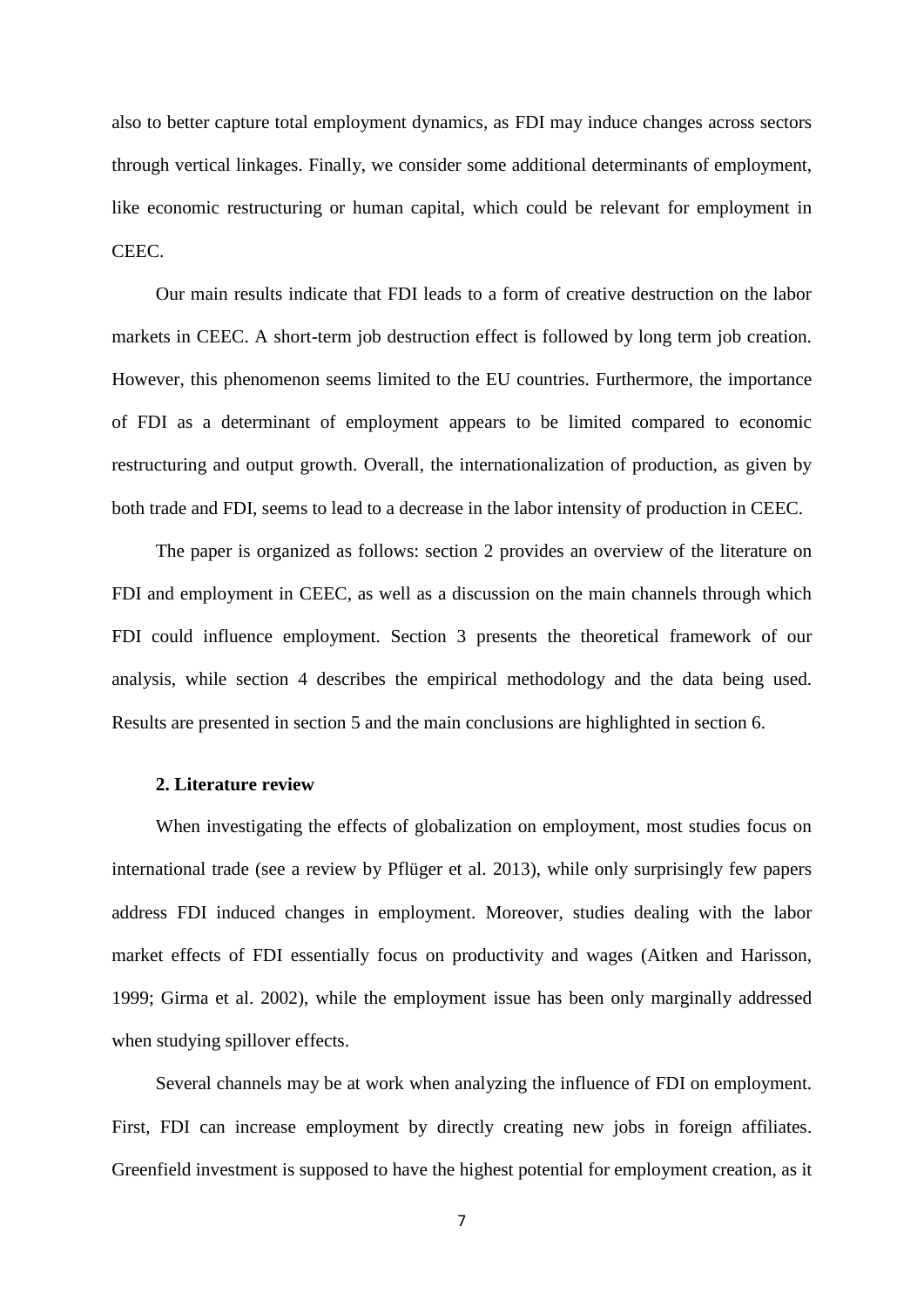creates new jobs that did not exist before. In the case of mergers and acquisitions, the immediate effects on employment seem negligible (Dunning, 2008). Direct job creation is naturally higher when foreign investors enter in labor intensive sectors (Jenkins, 2006). In the case of privatizations though, firm restructuring could arise on the short term, accompanied by job losses (Hunya and Geischeker, 2005).

Second, increased FDI inflows can have a negative impact on employment due to their higher efficiency in the use of labor. Multinationals are thought to possess certain intangible firm-specific assets, which are productivity enhancing. To the extent that these assets are transferred to their affiliates, the latter enjoy higher productivity, needing less labor per unit of output (Holland et al. 2000, Conyon et al. 2002; Girma et al., 2002). In this perspective, more productive foreign firms would create less employment than local firms.

Third, beyond the boundaries of the foreign affiliate, FDI can also influence the labor demand of domestic firms, through both competition effects and productivity spillovers. If FDI entry creates a competition pressure that crowds-out domestic firms, the labor intensity of the receiving industries might be negatively affected (Mencinger, 2003). To the extent that foreign affiliates source locally, demand addressed to upstream sectors could increase (Javorcik, 2004) and thus stimulate employment. Spillovers are all the more important when MNEs source locally, as they encourage local suppliers to produce higher quality inputs (Uzagalieva et al. 2012) and often provide them with technical assistance. Finally, local linkages created by foreign affiliates within the local economy can lead to productivity spillovers for domestic firms (Aitken and Harrison, 1999; Javorcik, 2004) and potential job creation. However, if spillovers in upstream sectors are generally positive, spillovers downstream sectors have often been shown to be negative (Hanousek et al. 2011).

As these channels may act in opposite directions, the net effect of FDI on employment depends on the relative importance of the net creation of activity, the productivity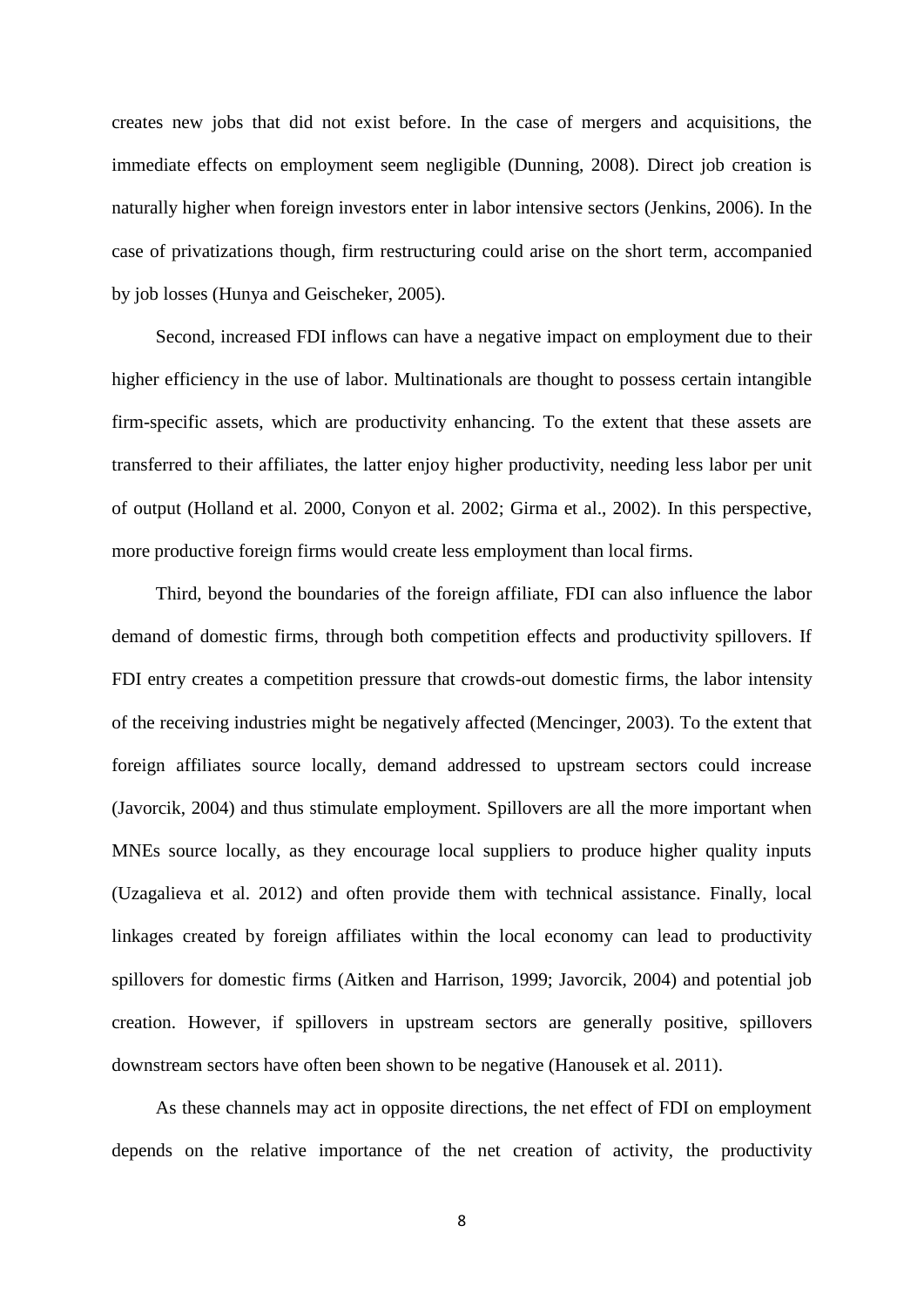improvements and the spillovers to domestic firms. Holland et al. (2000) pointed out that FDI inflows during the nineties have "improved the overall growth potential of the recipient economies, but primarily through productivity improvements within the foreign affiliates themselves, rather than through increased capital investment or technology spillovers to domestic firms." This might explain the mechanism of jobless growth highlighted by the Schadler et al. (2006) and Boeri and Garibaldi (2006) for CEEC.

Empirical studies on the employment effects of FDI in host countries bring forward mixed results. Most studies find a positive relationship between inward FDI and employment (Radosevic et al. 2003; Walkkirch et al, 2009; Bandick and Karpaty, 2010; Villa, 2010), while others find negative effects (Jenkins, 2006; Girma, 2005) or even a lack of a significant impact of FDI on employment (Onaran, 2008).

Radosevic et al. (2003) showed that foreign affiliates have more employment capability than their domestic counterparts, thus acting as buffers to reductions in overall employment during transition. Focusing on the manufacturing industry in 6 CEEC during 1993-1999, they find that during early transition, FDI has led to a reduction in employment, while the later stages of transition fostered a job creation effect. Additionally, they argue that domestic firms do not perform better in expanding employment in industries where foreign affiliates are not able to or not interested in doing so.

On the contrary, Onaran (2008) found mixed evidence on the contribution of FDI to employment, concluding to an overall insignificant impact. While considering manufacturing industries within 8 CEEC during the period 1997-2004, she concluded that FDI had a significant positive effect on employment only in Lithuania and in some medium and low skill sectors in Slovakia. Contrary to traditional wisdom, she does not find labor demand to be particularly sensitive to wage dynamics.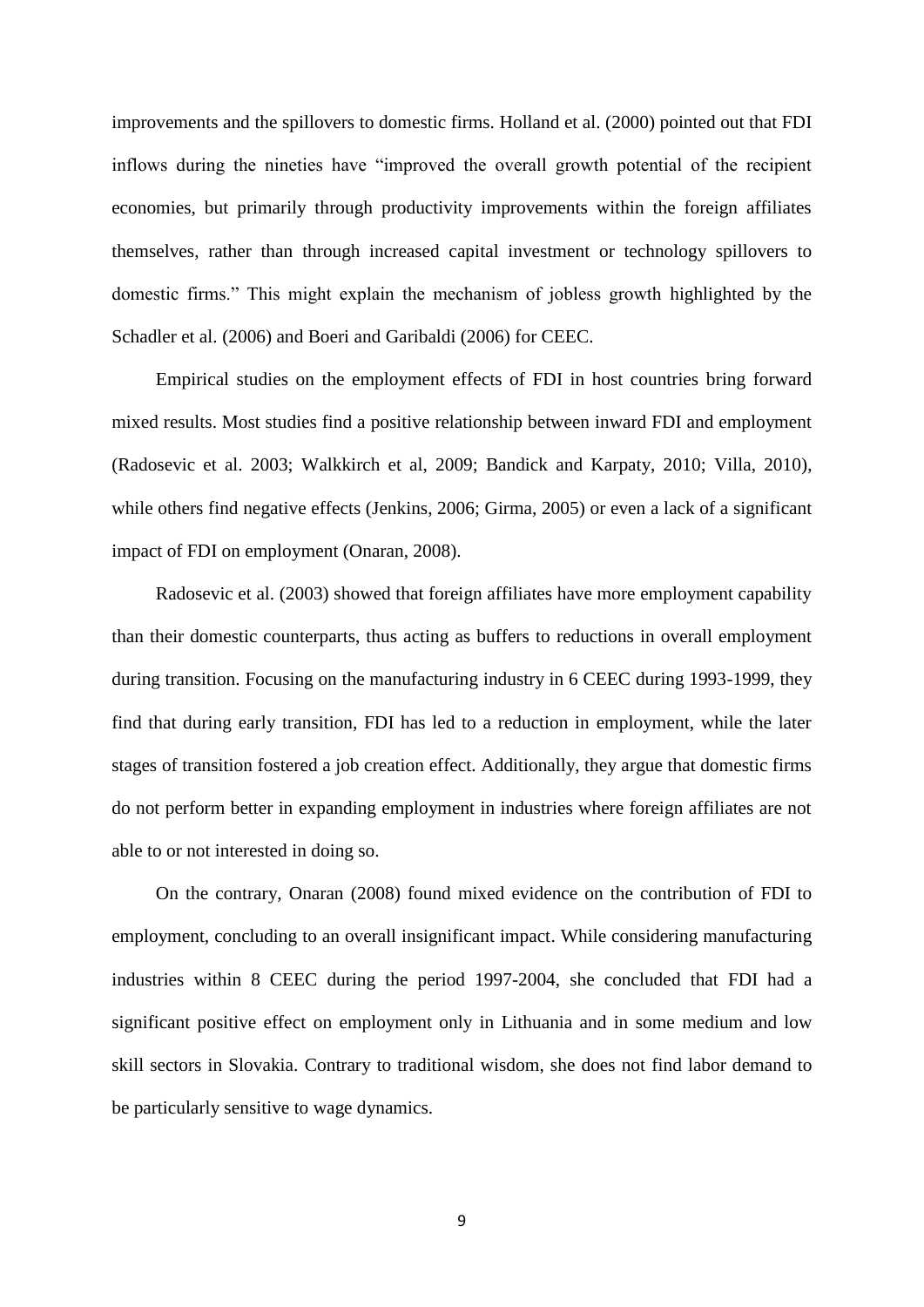The idea of a two stage effect of FDI on employment, initially argued by Radosevic et al. (2003), has been confirmed by several studies. Hunya and Geishecker (2005) supported the hypothesis of job destruction in CEEC during the early stages of transition, arguing that multinationals only moved faster in the restructuring process and thus laid off workers at an earlier stage than domestic firms. As the transition process evolved, privatizations were replaced by greenfield investment, which created new production capacities and new jobs. The idea of creative destruction was reiterated by de Loecker and Konigs (2004) for Slovenia, arguing that privatization has eliminated unproductive jobs and replaced them at a later stage with more productive ones. Adversely, Villa (2010) reached the opposite conclusion for FDI in Moldova during 1999-2007, concluding to a short run job creation effect, which becomes insignificant in the long run.

Finally, FDI has been found in some cases to generate an overall negative effect on employment. Pfaffermayr (2001) for Austria and Jenkins (2006) for Vietnam showed that the introduction of labor-saving techniques has attenuated the job creation potential of FDI. Moreover, they also found evidence of minimal or even negative spillover effects on domestic firms' employment.

### **3. Theoretical framework**

We address the issue of FDI induced changes in employment starting with a simple model of labor demand, extended to include FDI. If the Hecksher-Ohlin framework gives some straightforward predictions regarding the effect of international trade on employment, theoretical implications induced by FDI are somewhat still ambiguous. As stated in the previous section, FDI is known to improve the efficiency of labor use, both within the industry (Girma et al. 2002) and across industries (Javorcik, 2004). In order to take this aspect into account, we follow the theoretical literature on employment effects of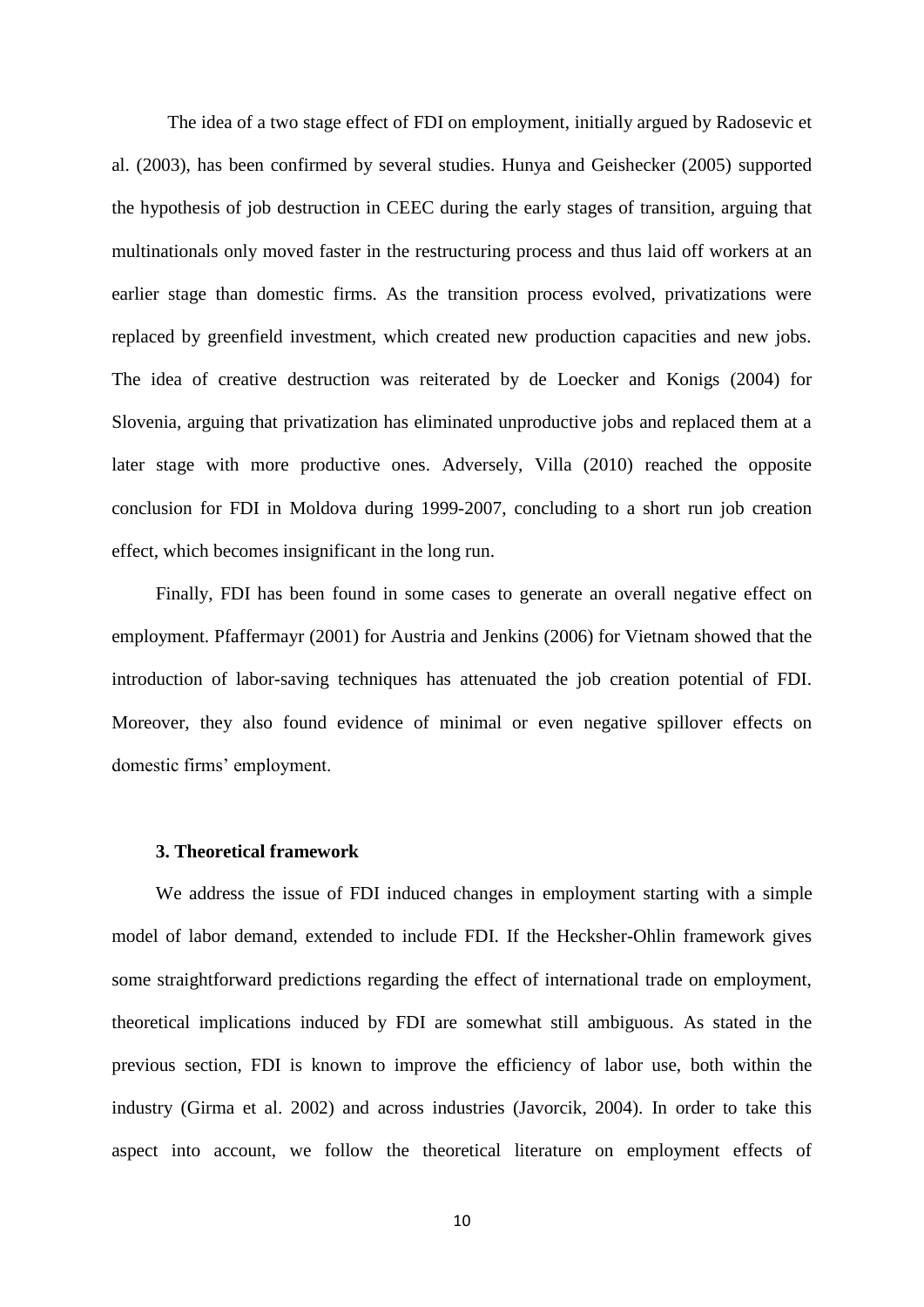international trade (Milner and Wright, 1998; Greenaway et al. 1999; Stehrer, 2004) and proceed with the construction of a labor demand function, where total factor productivity is a function of FDI.

We assume a profit maximizing firm, representative for the country *i* at time *t,* that has a technological constraint given by a Cobb-Douglas production function:

$$
Y_{it} = A^{\gamma} K_{it}^{\alpha} L_{it}^{\beta} \tag{1}
$$

Where *Y* represents the real output, *K* the capital stock, *L* the number of employees, *A* technical progress. α and β represent the elasticity of output with respect to capital and labor. The coefficient  $\gamma$  allows factors to change the efficiency *A* of the production process (Greenaway et al., 1999).

The profit maximizing firms will use inputs so that their marginal revenue equals their price. Therefore, the labor marginal revenue equals the wage (*w*) and the capital marginal revenue equals the cost of capital (*c*). Since the estimation of the capital stock at aggregate level is problematic and the interest rate is a poor proxy for the cost of capital, we proceed by eliminating capital stock from equation (1):

$$
Y_{it} = A^{\gamma} \left(\frac{\alpha}{\beta} N_{it} \frac{w_{it}}{c_{it}}\right)^{\alpha} L_{it}^{\beta}
$$
 (2)

N represents the employment level. Taking logarithms on both sides and rearranging the terms, we obtain the labor demand of country *i* at time *t*:

$$
\ln L_{it} = \phi_0 + \phi_1 \ln Y_{it} + \phi_2 \ln \frac{w_i}{c_i}
$$
 (3)

Where we noted  $\phi_0 = -(\gamma \ln A + \alpha \ln \alpha - \alpha \ln \beta)/(\alpha + \beta)$ ;  $\phi_1 = 1/(\alpha + \beta)$ ;  $\phi_2 = -\alpha/(\alpha + \beta)$ . Concerning the role of FDI, it is well documented that FDI can influence the technical efficiency parameter *A* (Borensztein et. al, 1998). Therefore, we can assume that the technical efficiency of production increases over time and its evolution can be influenced by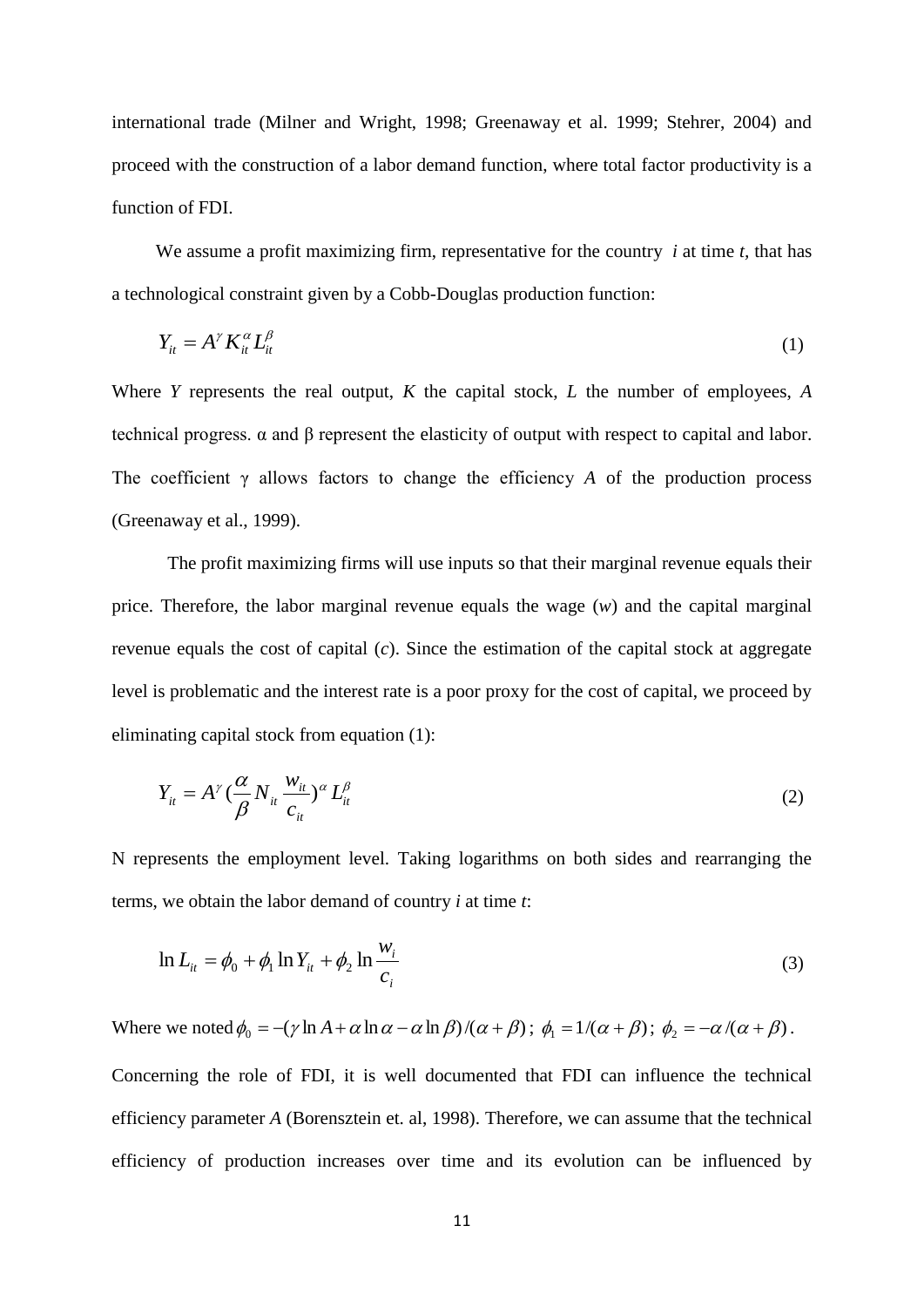technology transfer through FDI. Greenaway et al. (1999) argued in favor of trade induced technological change and modeled the technical efficiency factor in accordance. Similar to Greenaway et al. (1999) and focusing on FDI induced technological change, we model technical efficiency as a function of FDI:

$$
A_{it} = e^{\delta_o T_i} F D I_{it}^{\delta_i} \tag{4}
$$

*FDI* is the stock of FDI in country *i* at time *t*, *T* is the time trend and  $\delta_0$ ,  $\delta_1 > 0$ . Taking logarithm of  $A_{it}$  and replacing it in equation (3), we obtain the following:

$$
\ln L_{it} = \lambda + \phi_1 \ln Y_{it} + \phi_2 \ln \frac{w_i}{c_i} + \phi_3 \ln FDI_{it} + \phi_4 T
$$
 (5)

where  $\lambda = -(\alpha \ln \alpha - \alpha \ln \beta)/(\alpha + \beta)$ ;  $\phi_3 = \mu \delta_1$ ;  $\phi_4 = \mu \delta_0$ ;  $\mu = -\gamma/(\alpha + \beta)$ .

As in Milner and Wright (1998) and Onaran (2008), we assume the cost of capital to vary only over time, avoiding the problem of reliable data on capital cost. This theoretical simplification will be addressed in the empirical estimation by including time dummies, therefore capturing the variation over time.

Bresson et al. (1996) and Hamermesh (1993) develop partial adjustment models of labor demand, based on the assumption of rational expectations. They argue that, due to adjustment costs, labor is not a fully flexible production factor. Therefore, as adjustment to equilibrium takes place, the level of employment may deviate from its steady state. In order to take this into account, lagged employment is introduced as an additional determinant of current employment. The lagged structure is also justified by different adjustment costs when using aggregated measures of employment across different skill categories (Nickell, 1986) or in the case of serially correlated technology shocks (Greenaway et al. 1999). We proceed by transforming equation (5) into a dynamic labor demand model:

$$
\ln L_{it} = \lambda + \phi_0^* \ln L_{i,t-1} + \phi_1 \ln Y_{it} + \phi_2 \ln \frac{w_i}{c_i} + \phi_3 \ln FDI_{it} + \phi_4 T
$$
 (6)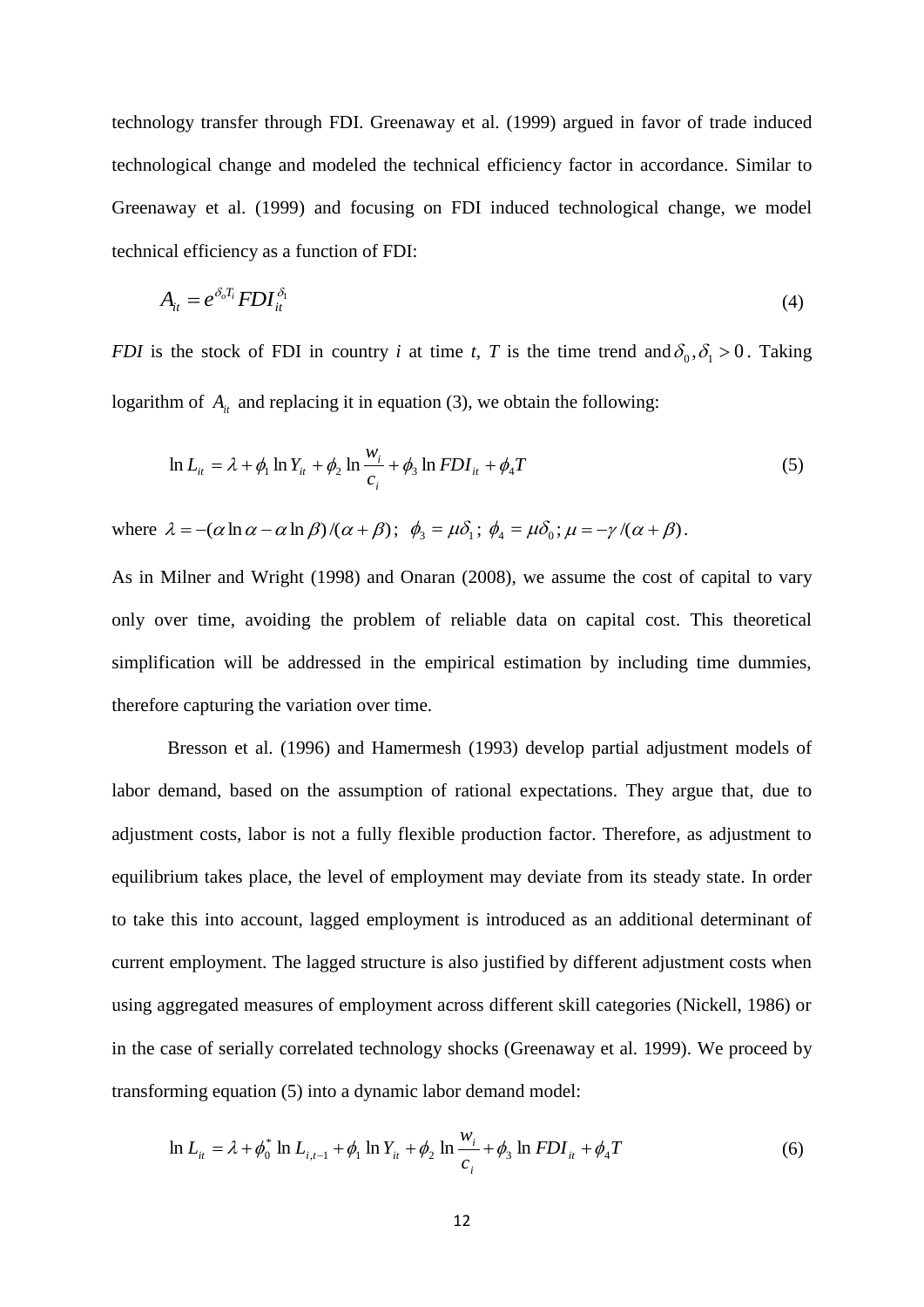Equation (6) has the form of a dynamic adjustment process, similar to an error correction model, allowing us to highlight both short and long term dynamics. In order to follow a convergence process towards equilibrium, we expect the coefficient of lagged employment,  $\phi_0^*$ , to be smaller than one. Values of  $\phi_0^*$  above one imply an unstable dynamics, with accelerating divergence away from equilibrium (Blundell and Bond, 1998). Including lags of employment implicitly assumes that a change in an explanatory variable generates a common evolution of employment. This is not always a realistic assumption; therefore we relax this assumption by adding a distributed lag structure for the independent variables, as in Walkkirch et al. (2009).

Since labor demand follows a lagged pro-cyclical behavior (Smith, 2003), we expect employment to be positively correlated with output and negatively correlated with wages. As discussed earlier, the potential contribution of FDI to employment runs in both directions. Therefore, clarification of the role of FDI as a determinant of labor demand is ultimately an empirical question we will address in the next section.

### **4. Methodology and data**

#### **4.1 Empirical methodology**

In order to analyze the determinants of employment in CEEC, we will use panel data techniques. Existing empirical work on the effects of FDI on labor demand (Onaran, 2008) use an equation derived directly from a similar theoretical model as the one presented in equation (6). However, the series in levels are far from being stationary (gross domestic product, wages, employment) and thus invalidate classical econometric assumptions. Though in short panels the question of unit root is less problematic, the longer time dimension in our panel (18 years) leads us to prefer a growth rate specification, as following: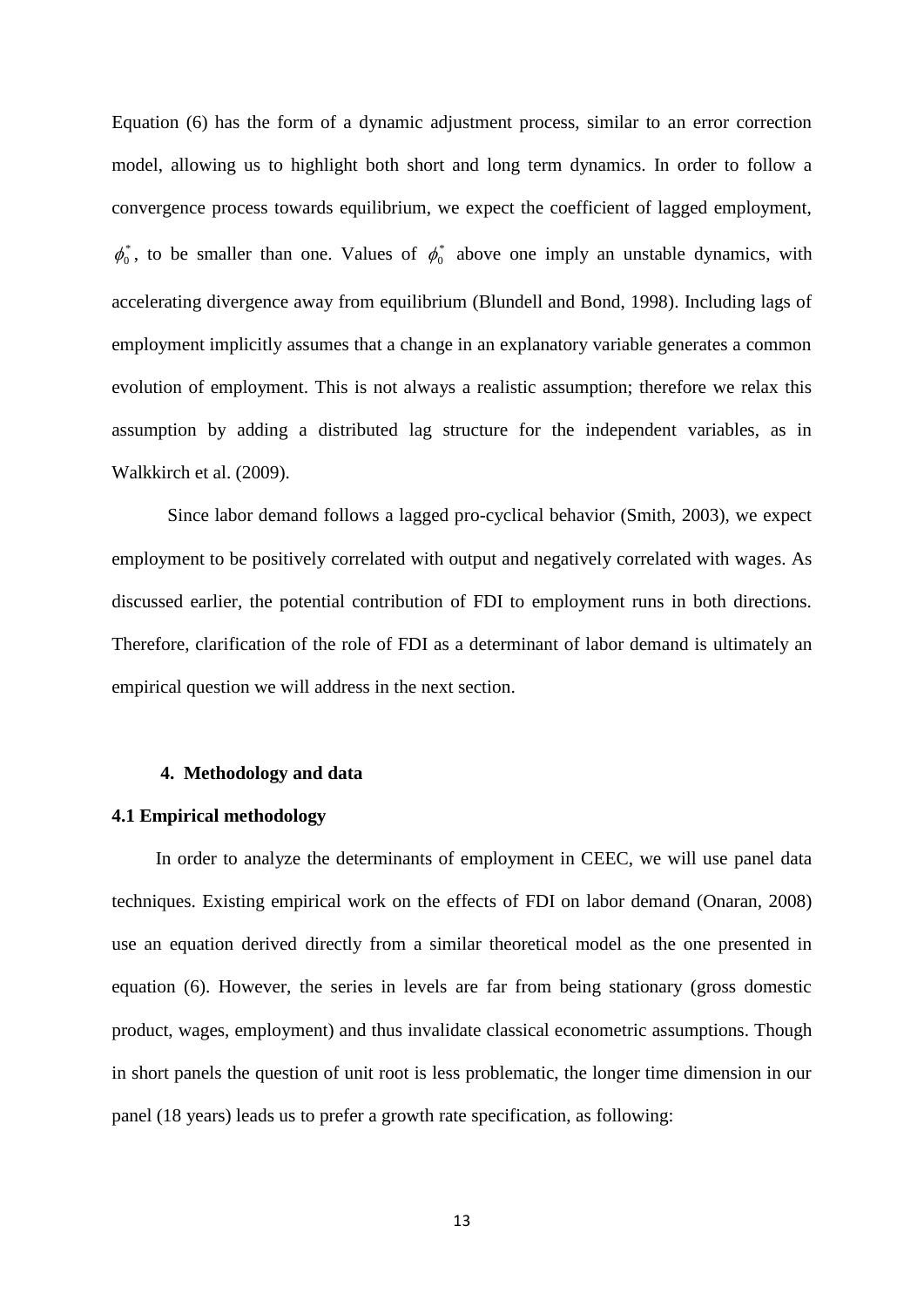$$
\Delta L_{it} = \phi_0 \Delta L_{i,t-1} + \phi_{11} \Delta Y_{it} + \phi_{12} \Delta Y_{i,t-1} + \phi_{21} \Delta W_{it} + \phi_{22} \Delta W_{i,t-1} + \phi_{31} \Delta FDI_{it} + \phi_{32} \Delta FDI_{i,t-1}
$$
  
+  $\nu_i + e_{it}$  (7)

where  $\Delta L_i$  –employment growth in country *i* at time *t*;  $\Delta Y_i$  – real GDP per capita growth;  $\Delta W_{it}$  – real average wage growth;  $\Delta FDI_{it}$  – the change in the inward FDI stock<sup>4</sup>;  $\lambda_t$  –time fixed effects;  $v_i$ -individual fixed effects,  $e_{it}$ -error term. We deflate all monetary variables to 2005 prices. In order to make the coefficient for FDI comparable with the coefficients for output and wages, we consider the growth rate of the real stock of FDI, computed as the nominal stock of FDI deflated by the price index of gross capital formation<sup>5</sup>. Finally, country dummies intend to capture time invariant specific factors, like labor regulation or taxation.

In order to refine our analysis, we introduce some additional determinants in an augmented version of the labor demand equation. As stated by several studies (Hunya and Geishecker, 2005; Onaran, 2008; Boeri and Garibaldi, 2006), the process of job creation and job destruction in CEEC has been considerably dependent on the economic restructuring and the institutional change that accompanied transition. Therefore, we consider a variable of progress in transition, proxied by the *Governance and enterprise restructuring index* from the European Bank for Reconstruction and Development (EBRD), to capture the structural changes that affected CEEC during this period. Additionally, we include the growth rates of exports and imports as determinants of employment, as trade openness may induce changes in the labor intensity of domestic production (Greenaway et al. 1999). Given the comparative advantage of CEEC in labor-intensive industries, higher imports may lead to a reduction in employment, while increased exports should lead to job creation. Finally, we seek to find if

**.** 

<sup>&</sup>lt;sup>4</sup> We consider FDI stock instead of FDI flow as the stock metric captures accumulated activity of both new and already established foreign affiliates within the host country. As discussed in the literature review section, the effect of FDI on employment could differ between the short and the long run. The use of the FDI stock seems better suited to capture this type of two stage effect. Moreover, some spillover channels that might act on local firms' employment need a longer time to materialize and an accumulated foreign activity (vertical linkages, the mobility of workers trained in multinationals). Finally, FDI flows are more volatile and could also suffer from endogeneity problems, as new inflows are often attracted by local growth perspectives.

<sup>&</sup>lt;sup>5</sup> An alternative would have been to deflate the nominal FDI stock by the GDP deflator. However, since we are interested in the potential of FDI to create employment, which is closely related to the creation of new production capabilities, we consider the gross capital formation deflator to be more appropriate.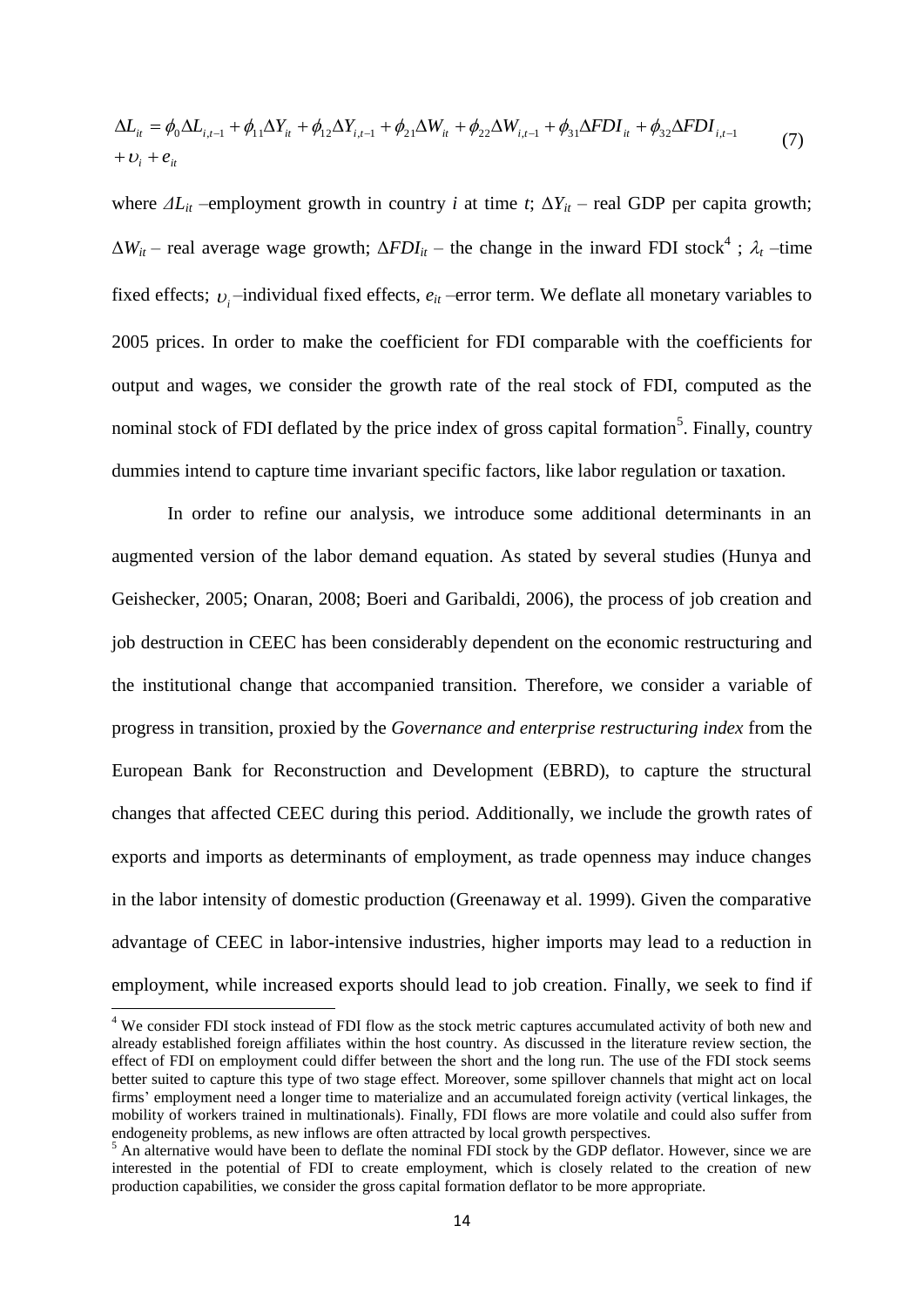the effect of FDI on employment depends on some host country characteristics, such as imports, exports, human capital, the size of the technology gap or the EU membership status. For example, in a context of rising imports, foreign affiliates may crowd-out local suppliers by replacing them with imported inputs, therefore leading to job losses. More, a large technological gap<sup>6</sup> could harm the ability of local firms to face increased competition from more advanced foreign affiliates.

Considering the time period in our empirical analysis (1995-2012), we also include a dummy variable to capture employment shocks due to the turmoil of the recent economic crisis. The dummy takes the value 1 for years 2009, 2010, 2011 and 2012 and zero otherwise.

The econometric estimations for CEEC are subject to several difficulties. The fundamental shift in the organization of the economy and the different timing of joining the EU had potentially caused breaks in the data series, which render traditional time series or cross-sectional analysis challenging. The empirical literature generally addresses these issues by working with panel data, with special attention to endogeneity or omitted variable bias. In our empirical analysis, we test the hypothesis of a structural break linked to the accession of some of these countries to the European Union (in 2004 and 2007) by including a dummy variable that takes the value 1 for each year a country has been a member of the EU and zero otherwise.

Since we are also interested in the long run impact of FDI on employment, we further introduce a lagged dependent variable in order to compute long-run elasticities.<sup>7</sup>. We thus estimate a dynamic version of equation (7). The presence of the lagged dependent variable gives rise to a dynamic panel bias ${}^{8}$ . Although the fixed effects are eliminated by first

1

 $6$  We proxy the technology gap as the gap between US GDP per capita and host country GDP per capita (in PPP terms) relative to host country GDP per capita.

 $\frac{7}{1}$  Technically, in order to compute the long term elasticity, the speed of adjustment to the steady state of employment is needed.

<sup>&</sup>lt;sup>8</sup> The coefficient estimate for lagged employment is inflated by attributing a predictive power that actually belongs to the country's fixed effect. In our panel T max = 18. If T were significantly larger, the impact of one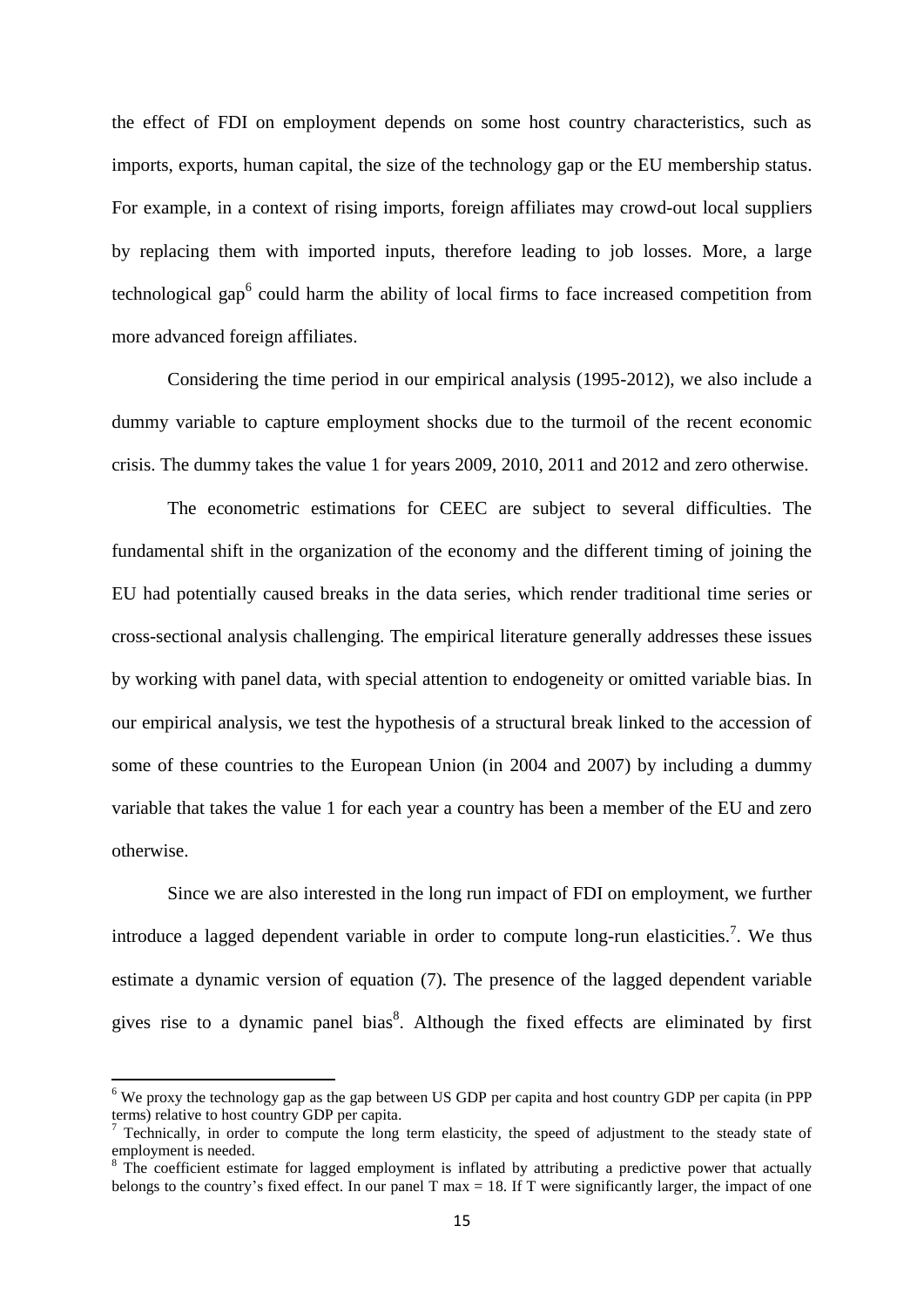differencing, lagged employment is still correlated with the disturbances and therefore violates OLS assumptions. A reliable solution for the efficient estimation of dynamic panels was set by Arellano and Bond (1991) by the use of the Generalized Method of Moments (GMM). We prefer the System GMM estimator to the Difference GMM estimator as it has proved to have better properties in finite samples (Blundell and Bond, 1998). We limit the number of instruments to the second and third lag of employment, as the consistency of the Sargan test of over-identification is weakened by too many instruments (Roodman, 2009).

Additionally, causality may run in both directions as labor demand may influence wages, therefore creating an endogeneity bias when estimating equation (7). We thus consider wages to be endogenous and depict the independent effect on labor demand by instrumenting wages with the first two available lags.

### **4.2 Data description**

**.** 

Our sample consists of an unbalanced panel, covering 20 countries over a period of maximum 18 years (1995-2012). We have made the choice of avoiding the early years of transition (1990-1994), as the economic turmoil that accompanied the fall of the socialist regime led to some erratic behavior in macroeconomic variables (Schadler et al. 2006). The data we use comes from United Nations Economic Commission for Europe (UNECE), United Nations Conference on Trade and Development (UNCTAD), the World Bank (WDI) and the European Bank for Reconstruction and Development (EBRD). Variables' description and the descriptive statistics of the sample are presented in Tables A1 and A2 in appendix.

year's shock on the country fixed effect would dilute and the endogeneity problem would become less important.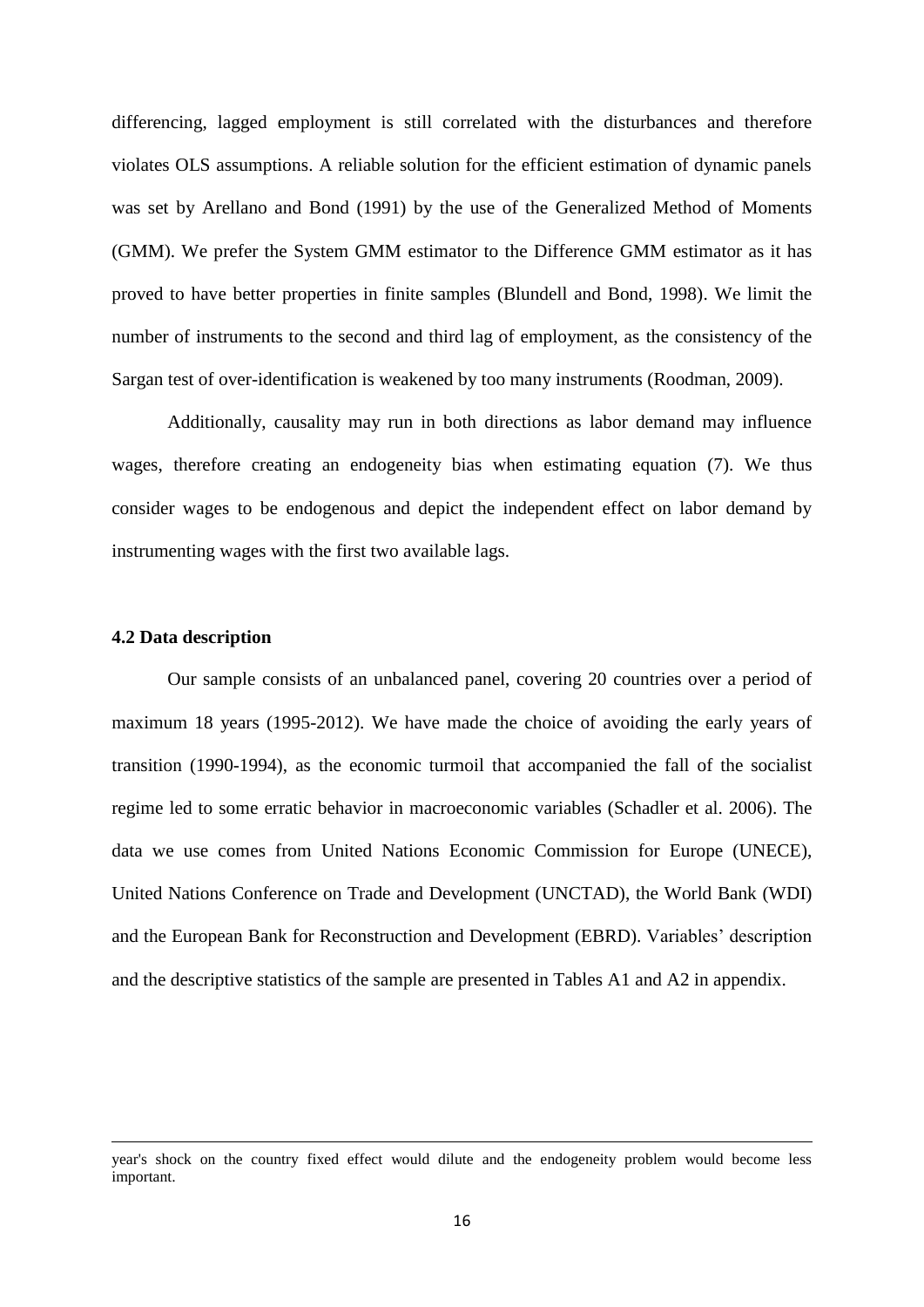The sample includes 11 countries members of the European Union (Bulgaria, Croatia<sup>9</sup>, Czech Republic, Estonia, Hungary, Latvia, Lithuania, Poland, Romania, Slovakia and Slovenia) and 9 non-members (Albania, Belarus, Bosnia and Herzegovina, Macedonia, Moldova, Russia, Serbia, Turkey and Ukraine). Most of the existing studies on CEEC use industry level data, in national or cross-country panels, and focus on leading CEEC like Hungary, Poland or the Czech Republic, where the OECD membership ensures comfortable data availability. By extending the sample to the Baltic countries, Romania and Bulgaria, we face the lack of disaggregated data on wages and FDI, which becomes all the more stringent as we include non-EU countries. We therefore use macroeconomic level data, as Boeri and Garibaldi (2006). The lack of homogenous wage data for white collar and blue collar workers impeded us to estimate labor demand equations by skill category.

Schadler et al. (2006) stated that the CEECs' growth experience during the nineties was unusual with respect to emerging markets standards, as output growth was accompanied by massive labor shedding. Employment dropped significantly at the beginning of the nineties and only modestly recovered afterwards (see fig. 1). As output initially fell faster than employment, early transition was accompanied by a decline in labor productivity. Restructuring eventually led to a rebound in output after 1995, while employment stagnated, leading to the so called phenomenon of "jobless growth". Employment finally started to recover during the 2000s, until the economic crisis brought in a second sharp correction in both employment and output levels.

**.** 

<sup>&</sup>lt;sup>9</sup> Even though Croatia has become a member of the EU only on the  $1<sup>th</sup>$  of July 2013, we include it in our EU sample, as its development level and main macroeconomic indicators are quite similar to those of EU countries.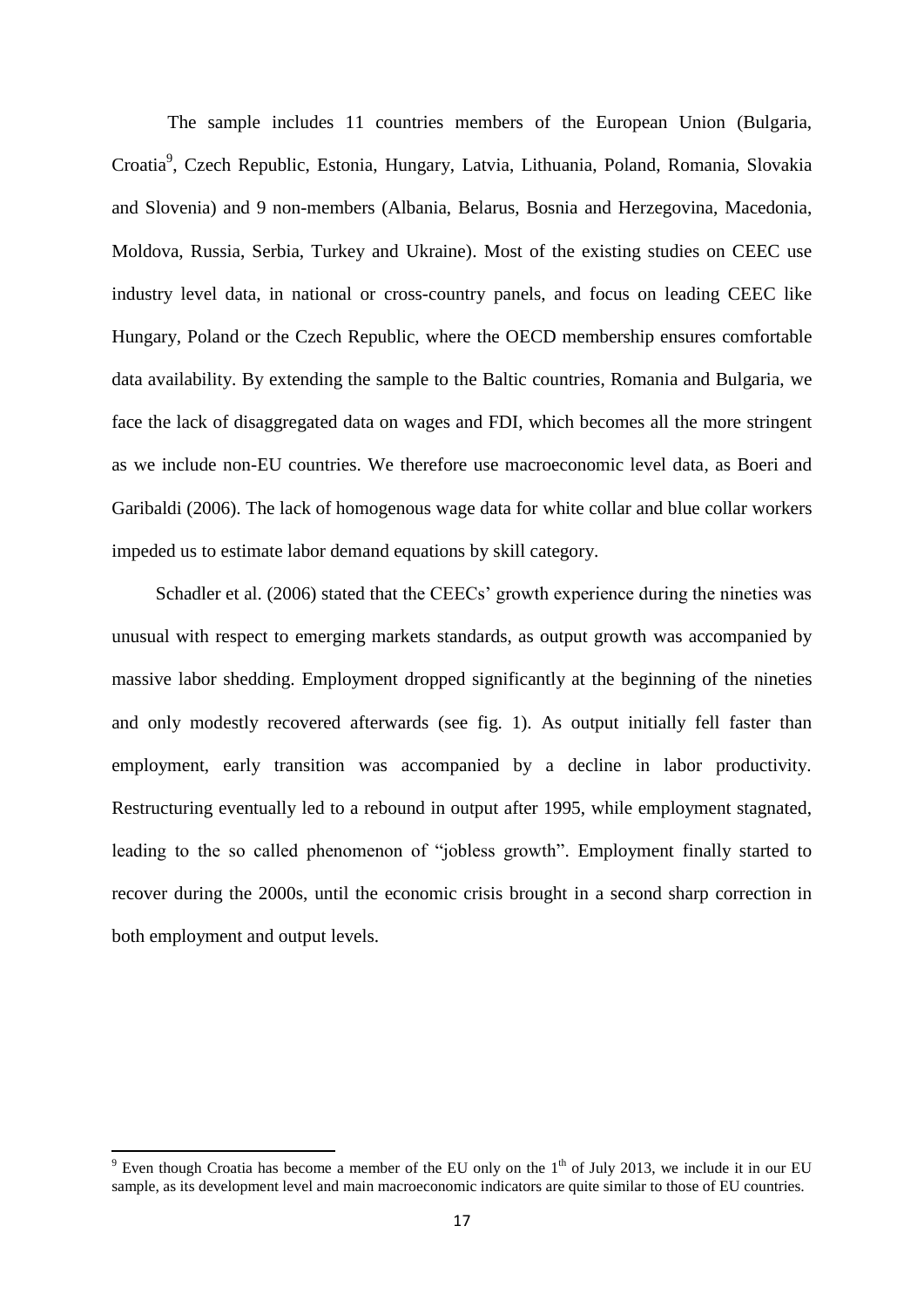

Note: Values refer to simple averages at the level of our entire sample of 20 CEEC.

The role of FDI in the restructuring of these economies is fully acknowledged, as foreign investors actively participated to the privatization process. However, privatizations were often followed by re-organization and a partial dismissal of personnel from oversized state owned enterprises. The majority of FDI during transition was hosted in labor-intensive and export oriented manufacturing industries, essentially motivated by efficiency seeking purposes. Once the privatization process over, a shift of FDI towards greenfield investment took place, as well as an orientation towards market seeking purposes, often in the service sector (Hunya and Geishecker, 2005). FDI inflows thus progressively increased from a yearly average of 1% of GDP during the early 1990s to around 7% before the crisis (fig. 2). Therefore, the average stock of FDI in CEEC exceeds 50% of GDP in 2013, while reaching more than 85% of GDP in Bulgaria, Hungary or Estonia.

### **5. Results and discussion**

The econometric analysis in this paper is conducted within the framework of a simple profit-maximizing model of firm behavior, as presented in equation (7). In our preliminary estimations, we considered as main determinants of labor demand: the output growth, the increase in wages and the increase in the FDI stock, both in a contemporaneous and lagged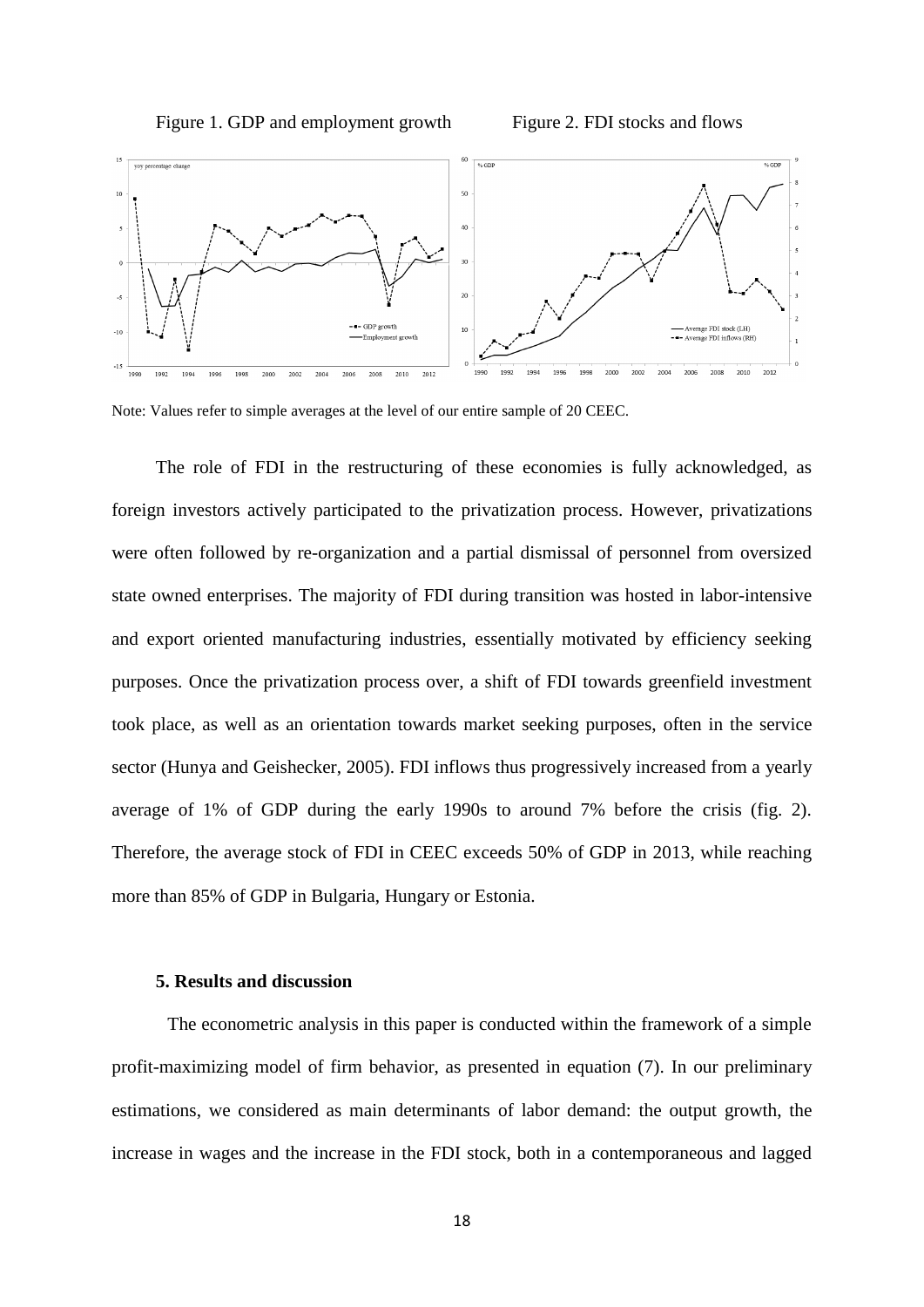form. These preliminary results are reported in Table 1. Concerned by endogeneity issues, we use both the fixed effects estimator (columns 1-3) and the GMM estimator (columns 4-6). In our GMM estimations, we considered wages to be endogenous and we used the first and second lag to instrument them. This resulted in a number of 6 instruments, whose validity is confirmed by the Sargan test of over identification.

| Dependent variable | (1)         | (2)                       | (3)         | (4)                    | (5)         | (6)         |  |
|--------------------|-------------|---------------------------|-------------|------------------------|-------------|-------------|--|
| Employment         |             | Fixed effects estimations |             | <b>GMM</b> estimations |             |             |  |
|                    |             |                           |             |                        |             |             |  |
| Wage               | $-0.033$    |                           |             | 0.023                  |             |             |  |
|                    | (0.029)     |                           |             | (0.040)                |             |             |  |
| Output             | $0.306***$  | $0.289***$                |             | $0.238***$             | $0.248***$  |             |  |
|                    | (0.043)     | (0.037)                   |             | (0.048)                | (0.038)     |             |  |
| <b>FDI</b>         | $-0.006$    | $-0.006$                  |             | $-0.013**$             | $-0.015**$  |             |  |
|                    | (0.006)     | (0.006)                   |             | (0.006)                | (0.006)     |             |  |
| Wage $(-1)$        |             | $-0.022$                  | $-0.099***$ |                        | $-0.001$    | $-0.017$    |  |
|                    |             | (0.023)                   | (0.029)     |                        | (0.029)     | (0.041)     |  |
| Output $(-1)$      |             |                           | $0.292***$  |                        |             | $0.191***$  |  |
|                    |             |                           | (0.043)     |                        |             | (0.049)     |  |
| $FDI(-1)$          |             |                           | $0.020***$  |                        |             | $0.020***$  |  |
|                    |             |                           | (0.006)     |                        |             | (0.006)     |  |
| Constant           | $-0.969***$ | $-0.909***$               | $-1.078***$ | $-0.854***$            | $-0.708***$ | $-1.104***$ |  |
|                    | (0.258)     | (0.259)                   | (0.266)     | (0.261)                | (0.263)     | (0.277)     |  |
|                    |             |                           |             |                        |             |             |  |
| Observations       | 284         | 284                       | 272         | 284                    | 284         | 272         |  |
| R-squared          | 0.184       | 0.197                     | 0.181       |                        |             |             |  |
| Countries          | 20          | 20                        | 20          | 20                     | 20          | 20          |  |
| Instruments        |             |                           |             | 6                      | 6           | 6           |  |
| Sargan p-value     |             |                           |             | 0.583                  | 0.425       | 0.177       |  |
| AR2 p-value        |             |                           |             | 0.651                  | 0.844       | 0.861       |  |

**Table 1. Preliminary estimations of labor demand for CEEC (1995-2012)**

Note: Standard errors are reported in brackets \*\*\* p<0.01, \*\* p<0.05, \* p<0.1. Estimation is run using System GMM Blundell and Bond (1998). The Sargan test has the null hypothesis of exogeneity of the instrument set, while the AR2 test has the null of no second order serial correlation in the residuals.

As a general conclusion of our reduced form estimation, output growth appears as the main determinant of employment dynamics in CEEC, whereas wages do not seem to matter for employment. As opposed to some other studies focusing on the transition period (Boeri and Garibaldi, 2006), these preliminary results do not provide evidence of jobless growth. Additionally, the insignificant effect of wages on employment, even though against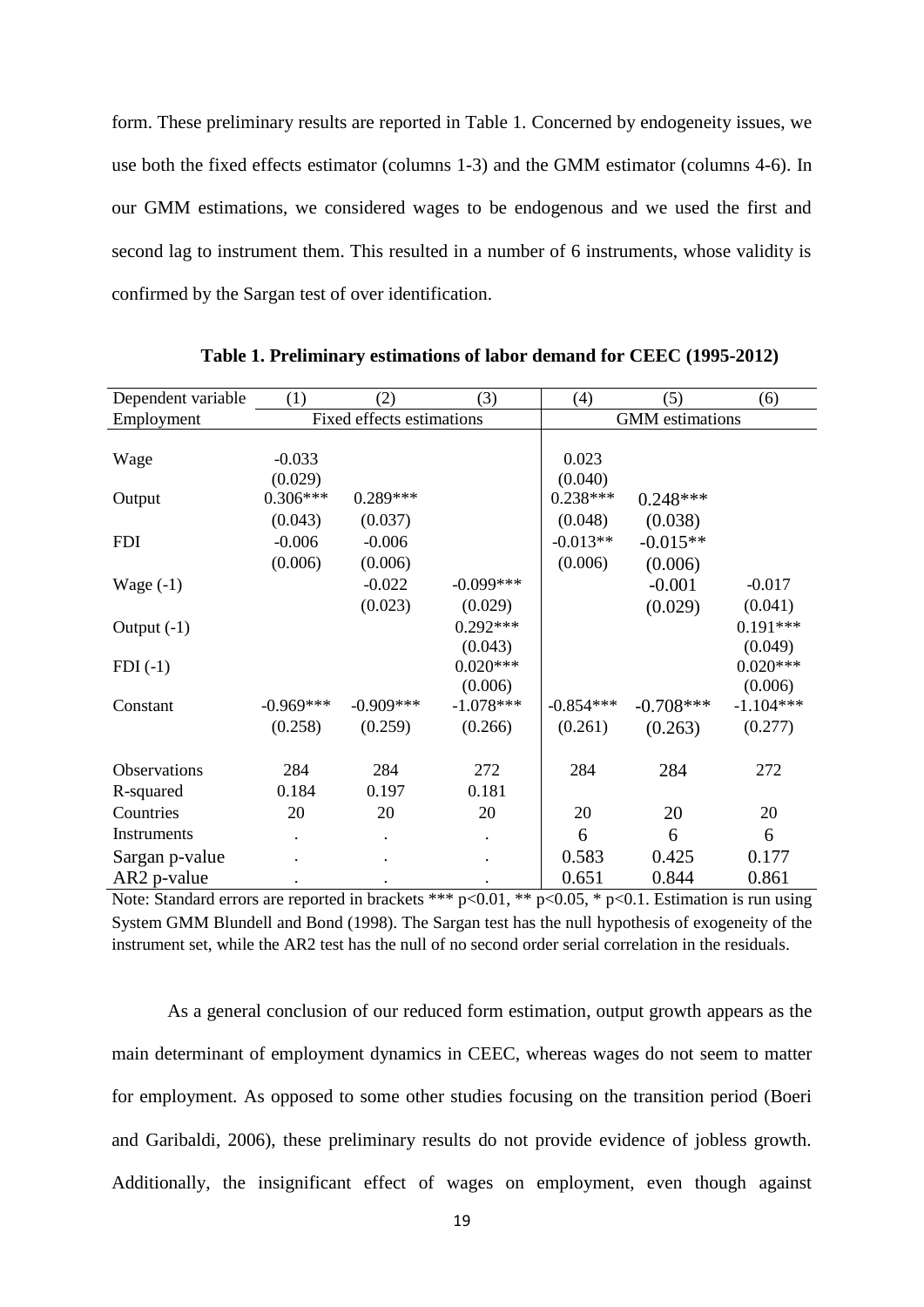traditional wisdom, is a result often obtained in transition countries. Onaran (2008) had also found mixed evidence on the effect of wages on labor demand, both across countries and across sectors. Preliminary results on the contribution of FDI to employment appear mixed. FDI has no contribution to employment creation in our fixed effects estimations, whereas the effect becomes negative in GMM estimations. Moreover, current increases in the FDI stock lead to job losses, while lagged values of FDI stimulate job creation.

Based on these preliminary results, we further proceed with the estimation of our augmented labor demand function. Results for this second set of GMM estimations are presented in Table 2. We first include the variable of progress in transition and a crisis dummy, and then progressively include export and import growth, human capital, the technological gap and a dummy accounting for EU membership. The Sargan test and the Arellano Bond auto-correlation test confirm that the models are correctly specified.

The results of our augmented labor demand function interestingly show that the main determinant of employment creation in CEEC during 1995-2012 was economic restructuring, as given by progress in transition. This gives credit to the idea that traditional labor determinants, as wages or output, were secondary for labor dynamics in CEEC, without however confirming the phenomenon of jobless growth. Nevertheless, the job content of economic growth seems relatively low, the coefficient for output growth ranging between 0.19 – 0.23. This means that a 1% increase in output should lead to around 0.2% increase in employment. The low elasticity could be explained by the productivity enhancing effects during late transition and post-transition periods. The coefficients for output are comparable with those obtained by Onaran (2008) based on industry level data (0.10 - 0.35), and considerably higher than the insignificant elasticities found by Boeri and Garibaldi (2006). Failing to control for economic restructuring could explain the absence of positive output elasticities in their estimations.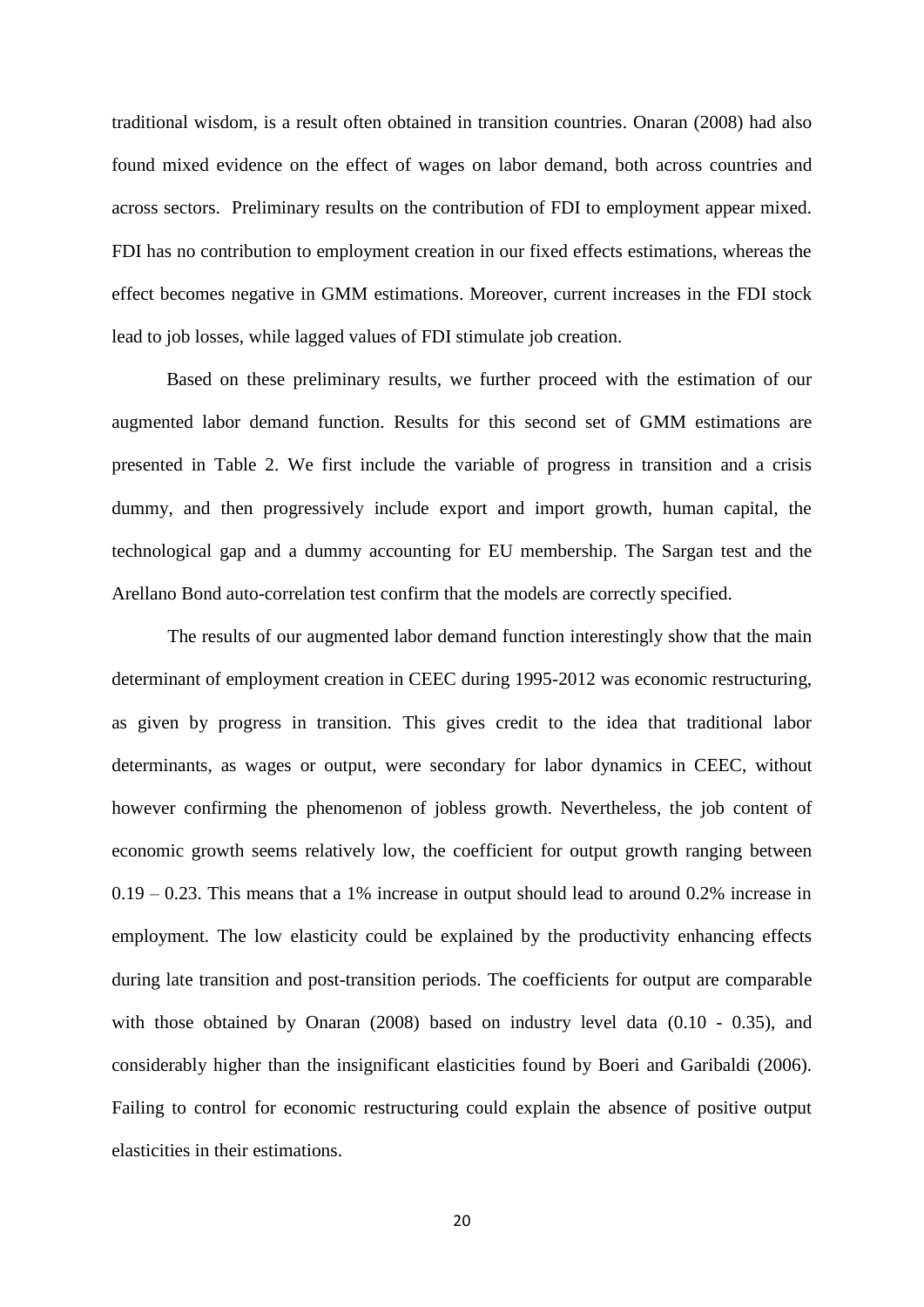As previously seen, developments in wages have not affected employment, as their coefficient is insignificant in all regressions in Table 2. Onaran (2008) also showed that wages negatively affected employment only in Slovakia, Romania and Lithuania, the effect being insignificant in all other countries. During the nineties, both employment and real wages have decreased, while the 2000s have witnessed a surge in real wages, even though employment was recovering. Furthermore, the crisis period has seriously affected employment prospects in CEEC, as the corresponding dummy variable is negative and strongly significant in all regressions. Indeed, if we recall fig. 1, average employment fell from an average of  $+2\%$  per year in 2008 to  $-3.4\%$  in 2009.

Finally, the increase in the stock of FDI leads to a short run job destruction phenomenon, even though the coefficient is significant only at a 10% level (columns 1-2). An increase of 1% in the stock of FDI leads to a loss of employment of around 0.013%. The main explanation for this negative effect lies in the capital intensive technologies and the labor savings techniques transferred by foreign affiliates, while exerting a crowding-out pressure on domestic firms. Positive spillovers for some domestic firms in specific industries are not excluded, however firm or industry level evidence seems insufficient to generate an economy wide expansion in employment. Our results are somewhat different from the findings of Onaran (2008), who found that FDI had a broadly insignificant effect on employment in CEEC. A part from the smaller sample they use and the limited time horizon (five countries during 1999-2003), we argue that the lack of control for progress in transition or some other form of institutional change could explain the absence of significant results in their estimations.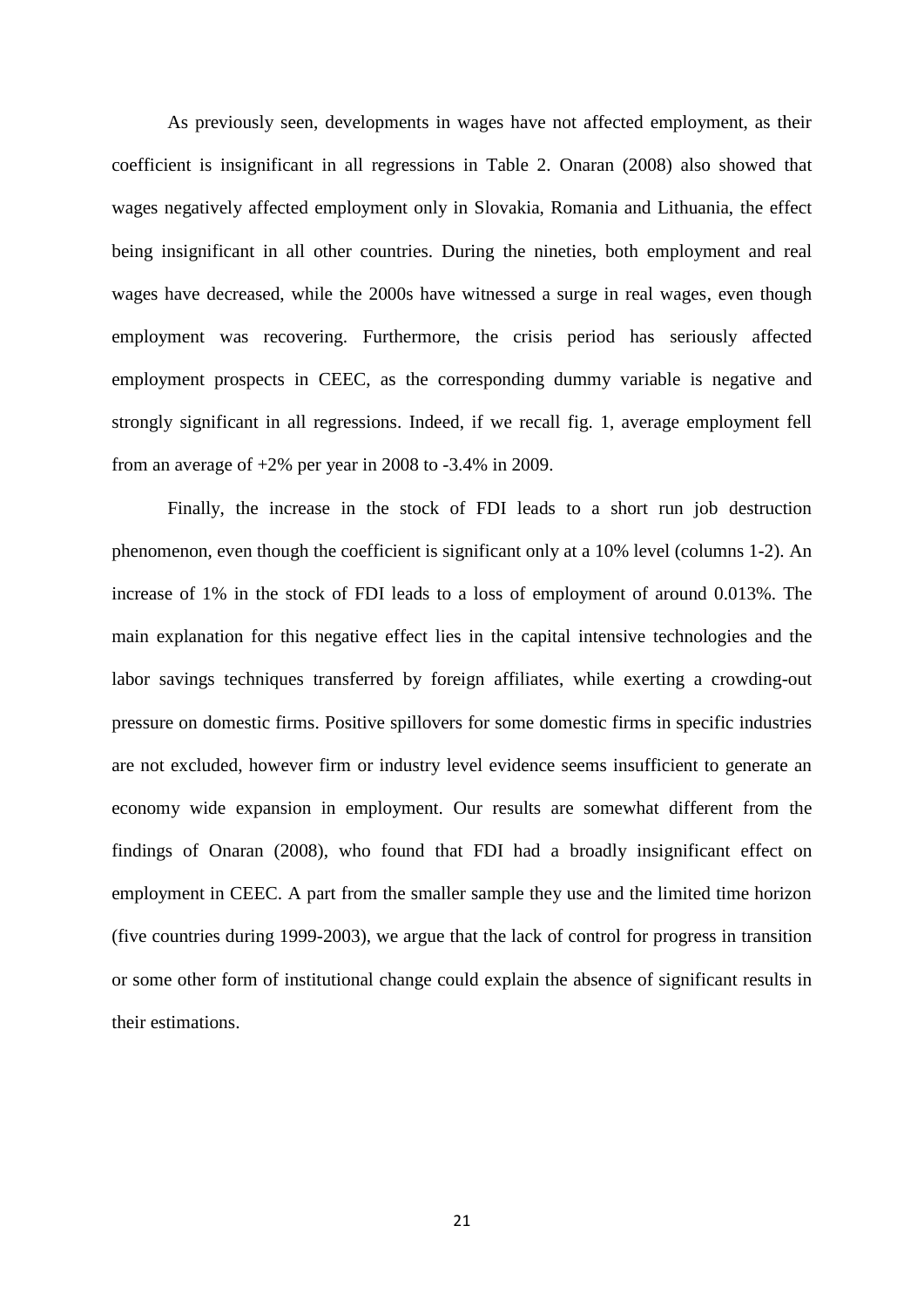| Dependent variable         | (1)                             | (2)                             | (3)                            | (4)                               | (5)                            | (6)                             |
|----------------------------|---------------------------------|---------------------------------|--------------------------------|-----------------------------------|--------------------------------|---------------------------------|
| Employment                 |                                 |                                 |                                |                                   |                                |                                 |
| Wage                       | 0.024                           | 0.015                           | 0.045<br>(0.044)               | 0.015                             | 0.030<br>(0.042)               | 0.020                           |
| Output                     | (0.042)<br>$0.206***$           | (0.042)<br>$0.234***$           | $0.208***$                     | (0.039)<br>$0.189***$             | $0.197***$                     | (0.041)<br>$0.210***$           |
| <b>FDI</b>                 | (0.053)<br>$-0.013*$<br>(0.007) | (0.066)<br>$-0.013*$<br>(0.007) | (0.066)<br>$-0.011$<br>(0.008) | (0.052)<br>$-0.064***$<br>(0.019) | (0.054)<br>$-0.016$<br>(0.010) | (0.053)<br>$-0.014*$<br>(0.008) |
| Transition                 | $0.921***$<br>(0.312)           | $0.826***$<br>(0.315)           | 1.048***<br>(0.320)            | $0.842***$<br>(0.317)             | 0.561<br>(0.361)               | $1.125***$<br>(0.410)           |
| Crisis dummy               | $-1.294***$<br>(0.489)          | $-1.398***$<br>(0.510)          | $-1.522***$<br>(0.507)         | $-1.963***$<br>(0.516)            | $-1.330***$<br>(0.496)         | $-1.230**$<br>(0.502)           |
| Export growth              |                                 | $-0.037*$<br>(0.022)            | $-0.070***$<br>(0.026)         |                                   |                                |                                 |
| Import growth              |                                 | 0.011<br>(0.024)                | $-0.057**$<br>(0.028)          |                                   |                                |                                 |
| $FDI \times Expert$        |                                 |                                 | $0.002**$<br>(0.001)           |                                   |                                |                                 |
| $FDI \times Import$        |                                 |                                 | $-0.002***$<br>(0.001)         |                                   |                                |                                 |
| Human capital              |                                 |                                 |                                | $-0.001$<br>(0.013)               |                                |                                 |
| $FDI \times Human capital$ |                                 |                                 |                                | $0.001***$<br>(0.000)             |                                |                                 |
| Gap                        |                                 |                                 |                                |                                   | $-0.042*$<br>(0.021)           |                                 |
| $FDI \times Gap$           |                                 |                                 |                                |                                   | 0.000<br>(0.001)               |                                 |
| EU membership dummy        |                                 |                                 |                                |                                   |                                | $-0.585$<br>(0.646)             |
| $FDI \times membership$    |                                 |                                 |                                |                                   |                                | 0.005<br>(0.024)                |
| Constant                   | $-2.823***$<br>(0.984)          | $-2.457**$<br>(0.994)           | $-3.184***$<br>(1.019)         | $-2.308**$<br>(0.975)             | $-1.403$<br>(1.216)            | $-3.190***$<br>(1.130)          |
| Observations               | 266                             | 256                             | 256                            | 259                               | 266                            | 266                             |
| Countries                  | 20                              | 20                              | 20                             | 20                                | 20                             | 20                              |
| Instruments                | 8                               | 10                              | 12                             | 10                                | 10                             | 10                              |
| Sargan p-value             | 0.118                           | 0.388                           | 0.221                          | 0.326                             | 0.110                          | 0.129                           |
| AR2 p-value                | 0.988                           | 0.957                           | 0.878                          | 0.937                             | 0.975                          | 0.993                           |

**Table 2. Labor demand estimations for CEEC (1995-2012) - System GMM**

Note: Standard errors are reported in brackets \*\*\* p<0.01, \*\* p<0.05, \* p<0.1. Estimation is run using System GMM Blundell and Bond (1998). The Sargan test has the null hypothesis of exogeneity of the instrument set, while the AR2 test has the null of no second order serial correlation in the residuals.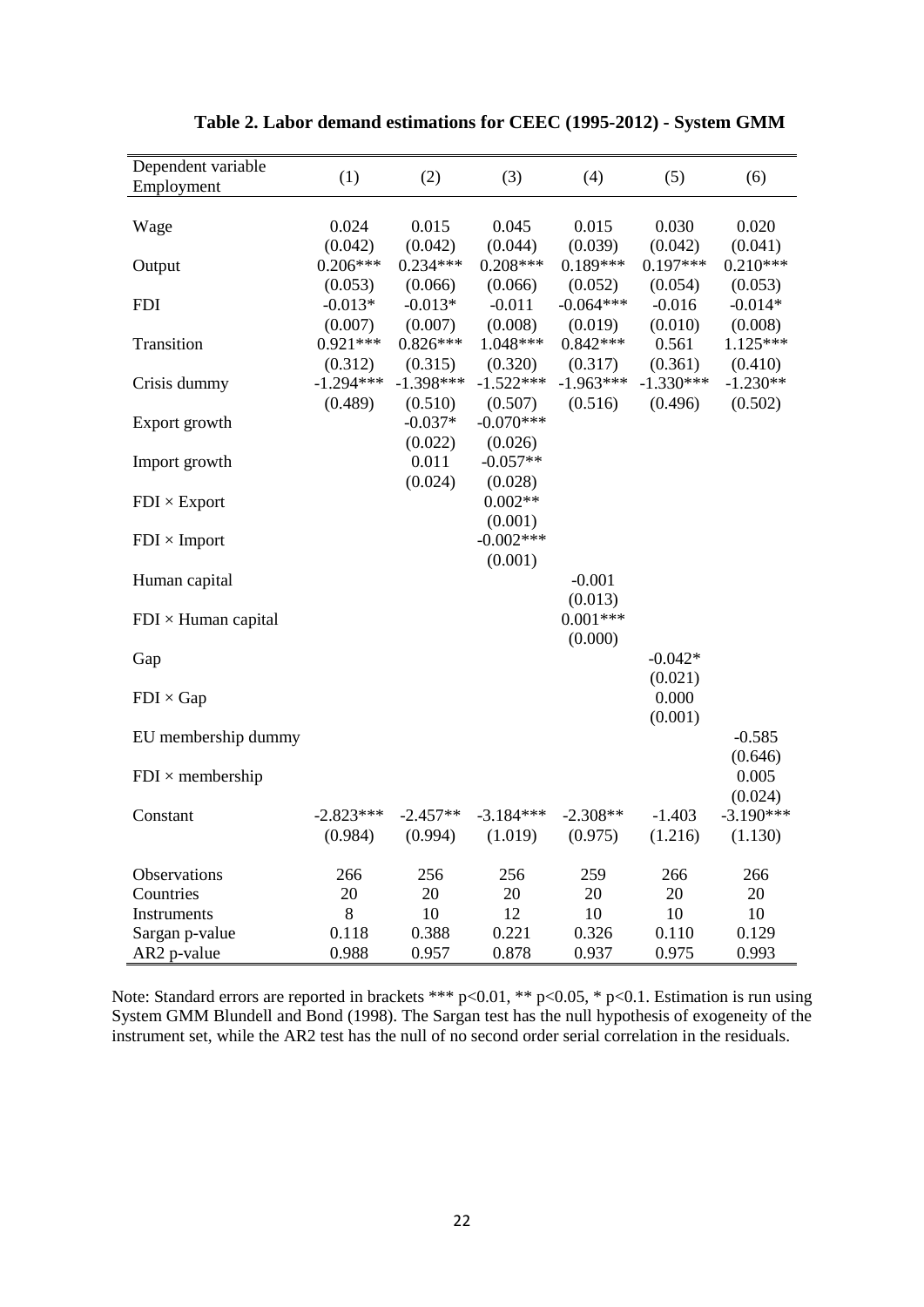While the job loss effect of FDI is moderate, we are wondering whether it depends on local conditions. We thus run regressions with interaction terms between FDI and some potential conditioning factors, such as import and export growth, human capital, the size of the technological gap and the EU membership. The results of these estimations are presented in columns 3-6 of Table 2.

Concerning international trade, both interactions are significant, the one with exports being positive, while the one with imports is negative. The export oriented nature of foreign affiliates in CEEC and the foreign penetration in labor intensive industries are responsible for the positive interaction with exports. Initial FDI inflows were in search of efficiency gains though the fragmentation of production in various locations. To the extent that foreign investors replaced traditional domestic suppliers with imported inputs (Hunya and Geishecker, 2005), jobs were lost in upstream sectors due to import competition. While Mencinger (2003) argued that multinationals during the nineties contributed more to imports than exports, our results show that the two effects compensate each other. Overall, foreign affiliates' engagement in international trade did not lead to significant changes in aggregate employment, even though job reallocation between sectors is not excluded.

Additionally, both import growth and export growth seem to have an independent negative effect on employment (columns 2-3). Onaran (2008) also failed to find a positive contribution of exports to job creation in CEEC. While the result might seem puzzling, especially concerning exports, it may point out a tendency of increased capital intensity of production due integration into world trade and internationalization of the production chain. Frensch et al. (2013) had actually provided evidence of the existence of international production networks in Europe, driven by trade-offs between labor and coordination costs, leading to extensive trade in parts and components of capital goods and increased employment volatility in the new EU member states.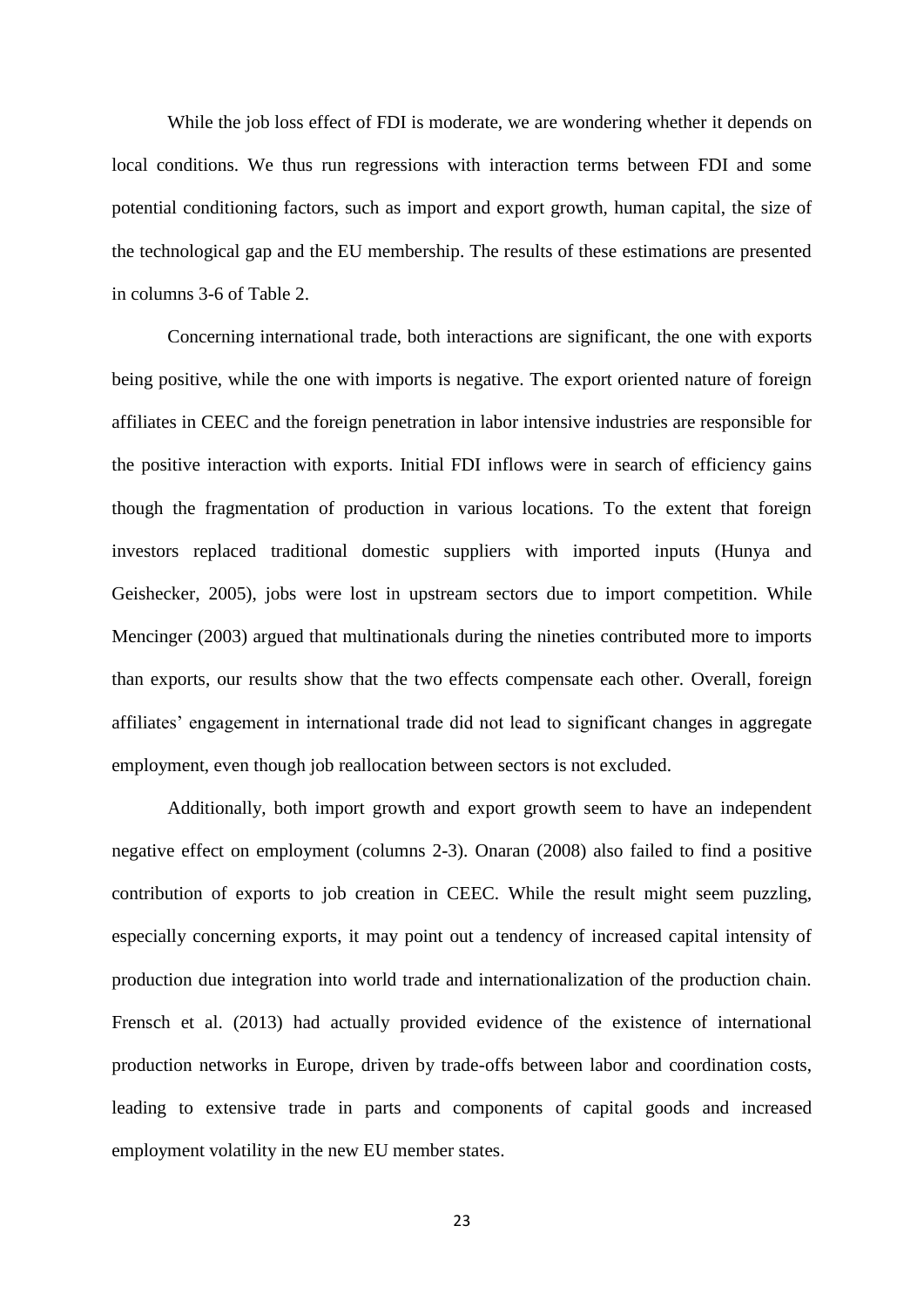| Dependent variable    | (1)          | (2)          | (3)          | (4)         | (5)           |
|-----------------------|--------------|--------------|--------------|-------------|---------------|
| Employment            | Total sample | Total sample | Total sample | EU sample   | Non EU sample |
|                       |              |              |              |             |               |
| Employment (-1)       | $0.141**$    | 0.117        | $0.135*$     | $0.108*$    | 0.074         |
|                       | (0.068)      | (0.093)      | (0.079)      | (0.064)     | (0.130)       |
| Wage                  | 0.021        |              | $-0.035$     | 0.045       | $-0.029$      |
|                       | (0.040)      |              | (0.037)      | (0.061)     | (0.052)       |
| Output                | $0.251***$   |              | $0.301***$   | $0.276***$  | $0.213**$     |
|                       | (0.051)      |              | (0.046)      | (0.052)     | (0.091)       |
| <b>FDI</b>            | 0.001        |              | 0.005        | 0.011       | 0.003         |
|                       | (0.007)      |              | (0.006)      | (0.008)     | (0.010)       |
| Output $(-1)$         |              | $0.171***$   | $0.233***$   | $0.373***$  | 0.108         |
|                       |              | (0.062)      | (0.053)      | (0.059)     | (0.094)       |
| Wage $(-1)$           |              | $-0.044$     | $-0.044$     | $-0.057$    | $-0.031$      |
|                       |              | (0.042)      | (0.033)      | (0.049)     | (0.046)       |
| $FDI(-1)$             |              | $0.023***$   | $0.017***$   | $0.018**$   | 0.016         |
|                       |              | (0.008)      | (0.007)      | (0.009)     | (0.010)       |
| Transition            | $0.972***$   | $0.880***$   | 1.013***     | 1.474 ***   | 2.090**       |
|                       | (0.311)      | (0.319)      | (0.320)      | (0.460)     | (0.877)       |
| Crisis                | $-1.194**$   | $-1.754***$  | $-0.093$     | 0.345       | $-0.799$      |
|                       | (0.475)      | (0.541)      | (0.497)      | (0.652)     | (0.867)       |
| Constant              | $-3.263***$  | $-2.622**$   | $-4.686***$  | $-7.237***$ | $-5.440**$    |
|                       | (0.986)      | (1.059)      | (1.133)      | (1.610)     | (2.282)       |
|                       |              |              |              |             |               |
| Observations          | 260          | 251          | 248          | 149         | 99            |
| Countries             | 20           | 20           | 20           | 11          | 9             |
| Instruments           | 11           | 11           | 15           | 15          | 15            |
| Sargan p-value        | 0.113        | 0.241        | 0.371        | 0.437       | 0.208         |
| AR2 p-value           | 0.670        | 0.880        | 0.710        | 0.402       | 0.930         |
|                       |              |              |              |             |               |
| Long run elasticities |              |              |              |             |               |
| Adjustment term       | $-0.859***$  | $-0.883***$  | $-0.865***$  | $-0.892***$ | $-0.926***$   |
|                       | (0.068)      | (0.093)      | (0.079)      | (0.086)     | (0.130)       |
| Wage                  | 0.024        | $-0.050$     | $-0.091$     | $-0.013$    | $-0.064$      |
|                       | (0.043)      | (0.047)      | (0.055)      | (0.078)     | (0.081)       |
| GDP growth            | $0.292***$   | $0.194***$   | $0.617***$   | $0.728***$  | $0.348**$     |
|                       | (0.061)      | (0.062)      | (0.068)      | (0.069)     | (0.140)       |
| <b>FDI</b>            | 0.001        | $0.026***$   | $0.025**$    | $0.033**$   | 0.021         |
|                       | (0.008)      | (0.009)      | (0.009)      | (0.011)     | (0.015)       |

**Table 3. Dynamic labor demand estimations for CEEC (1995-2012) – System GMM**

Note: Standard errors are reported in brackets \*\*\*  $p<0.01$ , \*\*  $p<0.05$ , \*  $p<0.1$ . The adjustment term is computed as (1-φ) where φ is the coefficient of the lagged dependent variable. The long-run coefficients were calculated by dividing the sum of coefficients of the current and lagged variable, by one minus the coefficient of the lagged dependent variable. Estimation is run using System GMM Blundell and Bond (1998). The Sargan test has the null hypothesis of exogeneity of the instrument set, while the AR2 test has the null of no second order serial correlation in the residuals.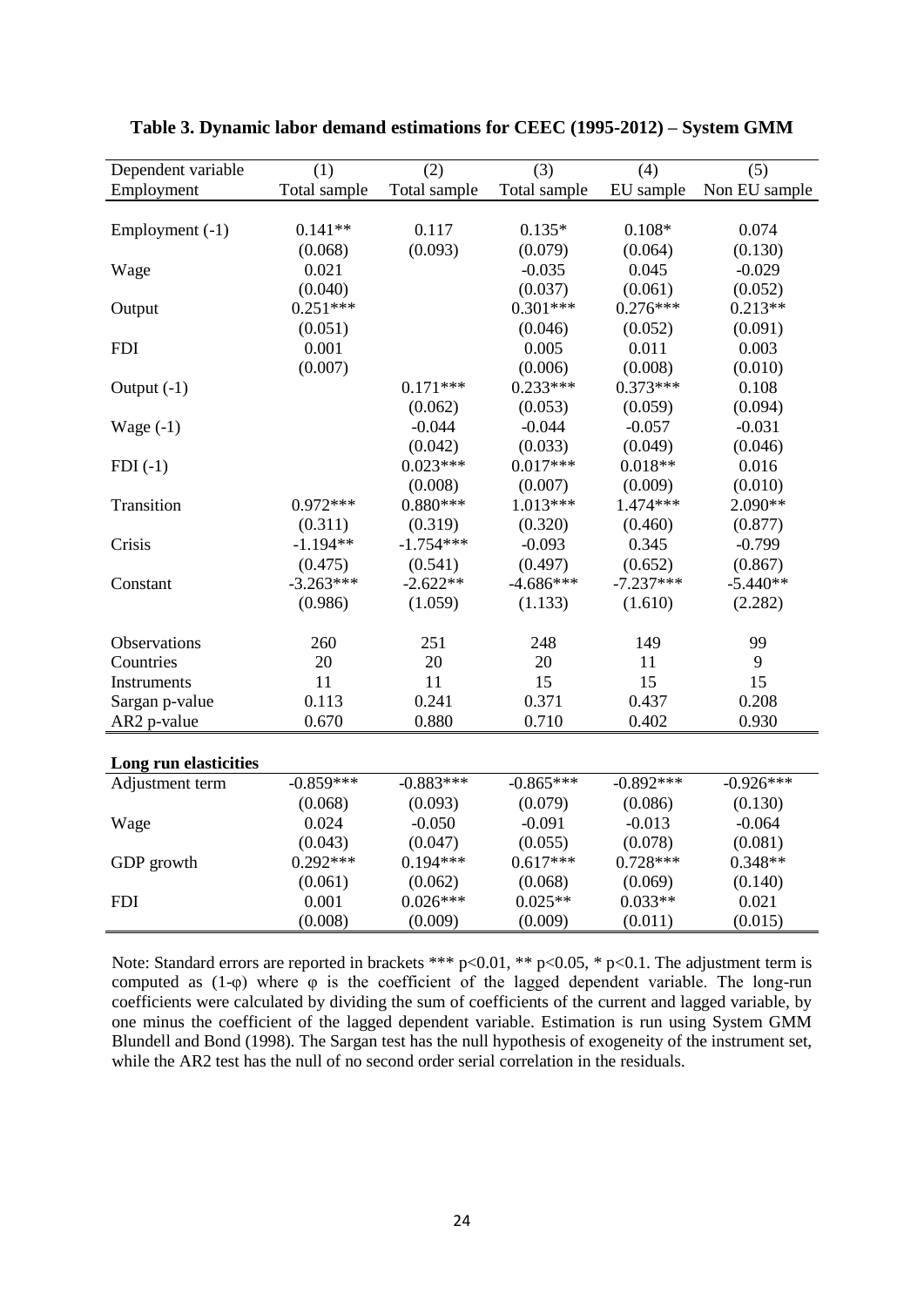While the independent effect of FDI on employment is negative, higher human capital levels partially compensate this negative effect (column 4). Human capital acts as a feature of local absorptive capacity, thus enabling domestic firms to better face competition from foreign affiliates. Additionally, it can facilitate productivity spillovers at firm level (Hanousek at al. 2011), thus improving the economic performance of domestic firms and avoiding layoffs or even stimulating new employment. Moreover, foreign affiliates are more likely to source local inputs if domestic firms enjoy better educated workers that produce higher quality inputs. Finally, labor saving techniques brought by FDI do not generally apply to high skilled jobs, thus the job destruction effect appears limited. This result seems to favor the idea of increased skill bias of production due to FDI inflows, as highlighted by Feenstra and Hanson (1997) for Mexico. Onaran (2008) found that the effect of FDI on employment was negative in high skill sectors in Slovakia and Slovenia. However, their result was not valid for other CEEC. Adversely, Hunya and Geishecker (2005) and Villa (2010) have shown FDI in CEEC to create relatively more jobs for skilled workers than for the unskilled.

Additional interaction terms with the technological gap and the EU membership are not significant. While employment creation is overall more dynamic in technologically advanced countries, the size of the gap has no effect on the FDI-employment relationship. Moreover, we tested the hypothesis of a structural break in the labor demand function by including a dummy variable to account for EU membership. We found no evidence of such a break.

Robustness checks are performed by splitting the sample in EU and non-EU countries. Results presented in Tables A3 and A4 in appendix. The conclusions concerning the main employment determinants are the same for EU and non-EU countries. However, FDI leads to a short run job destruction effect only in EU countries, while the effect is insignificant in the non-EU sample. Moreover, the interaction of FDI with imports and exports is only significant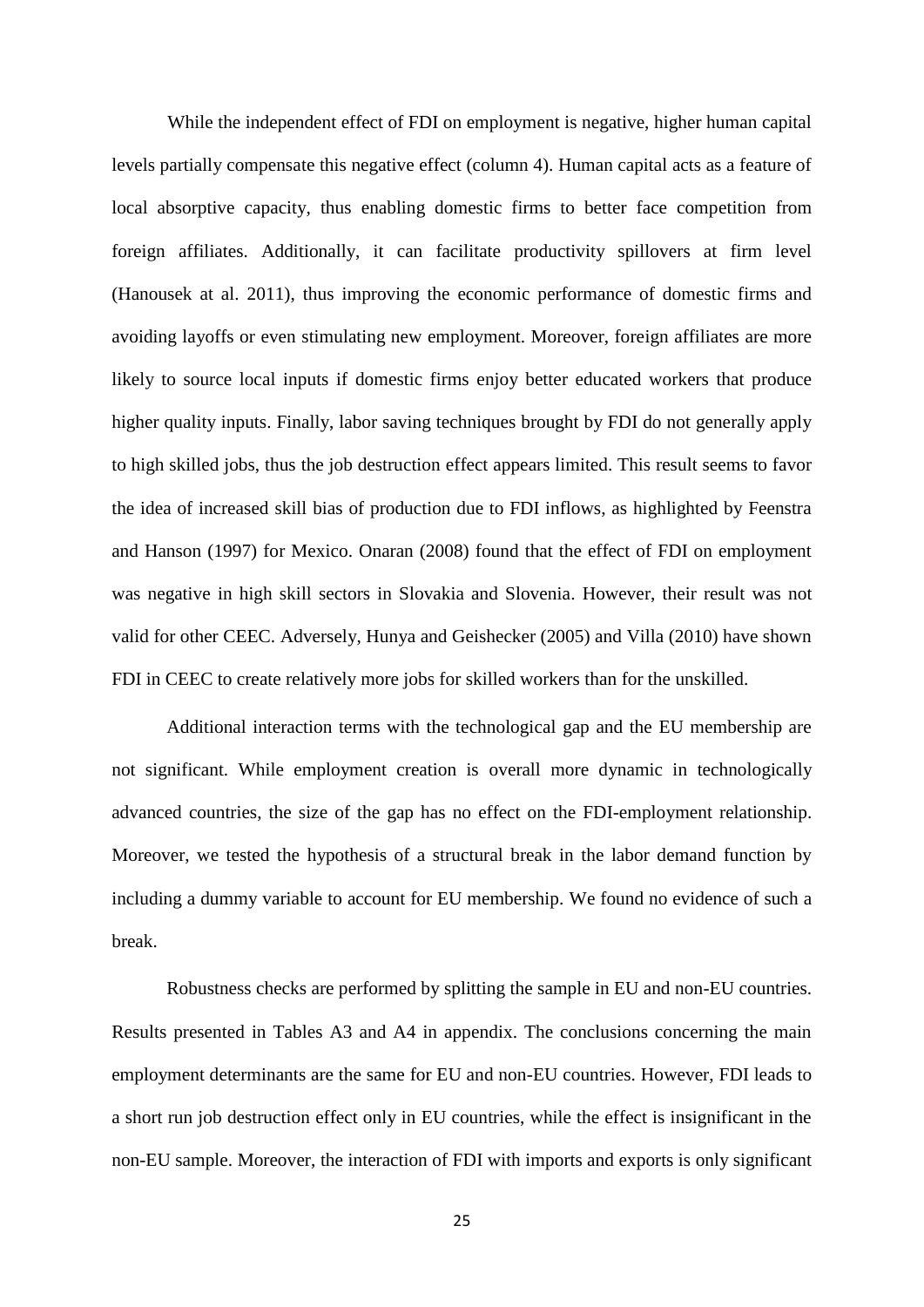in EU countries, indicating a stronger integration through trade and FDI into the world economy. This higher degree of economic integration comes with the cost of job losses on the short run. Adversely, job losses were partly compensated once in the European Union, as EU membership has benefited these countries in terms of FDI led employment.

In the third step of our empirical analysis, we proceed by estimating a dynamic version of equation (7). We thus introduce lagged employment and instrument both lagged employment and wages with their first two lags. As in empirical research on labor demand, we simultaneously consider both current and lagged variables (Onaran, 2008; Bresson et al. 1996). The practical advantage of introducing the lagged dependent variable is the computation of long run elasticities for the main determinants of employment. These results are presented in Table 3, with columns 4 and 5 restricted to EU and non-EU samples.

Considering the first two columns of Table 3, the results are consistent with those presented in Table 1. Employment growth seems to present some form of path dependency, even though the coefficient on lagged employment is generally significant only at a 10% level. Coefficients in columns 3 - 5 should not be interpreted directly, but rather used to compute the long term elasticities, which are presented in the lower part of Table 3.

Among our variables of interest, only output growth and FDI present significant long run elasticities. The long run elasticity of employment to output growth is much higher than the short term one, reaching 0.62 for the whole sample (column 3). When looking at the two sub-samples, the output elasticity is even higher in the case of EU countries (column 4), reaching 0.73. These estimations are in line with previous results by Onaran (2008), who found for some EU countries a long run elasticity of employment to output around 0.7 -0.75.

The long run elasticity of employment to FDI is positive and significant (column 3). A 1% increase in the stock of FDI will accelerate employment creation by 0.025% in the long run. If we consider the average annual increase in the stock of FDI to be around 18%, this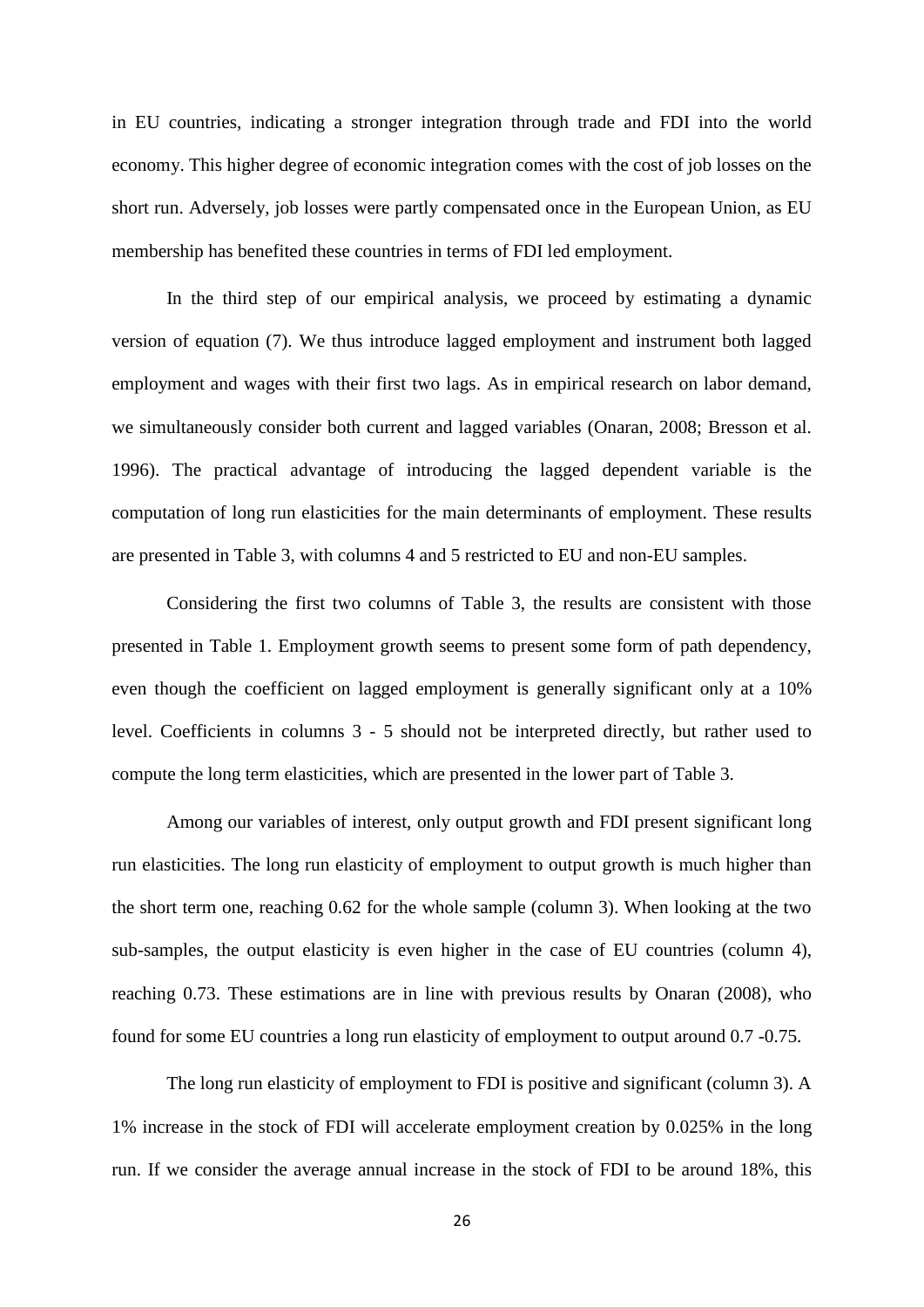would eventually lead to an annual increase of 0.5% in employment. To the extent that the short term negative effect on employment is followed by a long run positive effect, FDI leads to a form of creative destruction. This result confirms the argument of Hunya and Geishecker (2005), stating that cost reduction efforts finally led foreign subsidiaries to search for cheaper local inputs and encouraged foreign suppliers to produce in the host country, increasing the local content of production. Onaran (2008) does not provide long term elasticities of employment with respect to FDI.

The effect of FDI on employment is expected to strongly depend on the entry mode of foreign investors<sup>10</sup>. Mergers and acquisitions, which accounted for half of FDI inflows in CEEC during the nineties, were followed by restructuring and job losses, therefore explaining the negative short run impact of FDI. Moreover, greenfield investment, while leading to direct job creation within the foreign affiliates, induced a strong competition effect that reinforced job losses in domestic firms. Adversely, the positive long run impact of FDI on employment is explained by synergies created within the local market, as well as more competitive domestic firms surviving the initial competition phase. On the long run, mergers and acquisitions are expected to follow a long term stabilization path, while greenfield FDI is expected to continue to generate employment, by extending its activities and by nourishing linkages with domestic companies.

Finally, the effect of FDI on employment is limited to EU countries, as both the short and the long run elasticity of employment to FDI are insignificant in non-EU countries. Villa (2010) also found a temporary short run effect of FDI on employment in Moldova, which becomes insignificant in the long run.

**.** 

<sup>&</sup>lt;sup>10</sup> The short time span available for series on mergers  $\&$  acquisitions and greenfield FDI (UNCTAD), as well as the difficulty of constructing associated stock variables, impeded us to run a separate empirical analysis on the two types of FDI.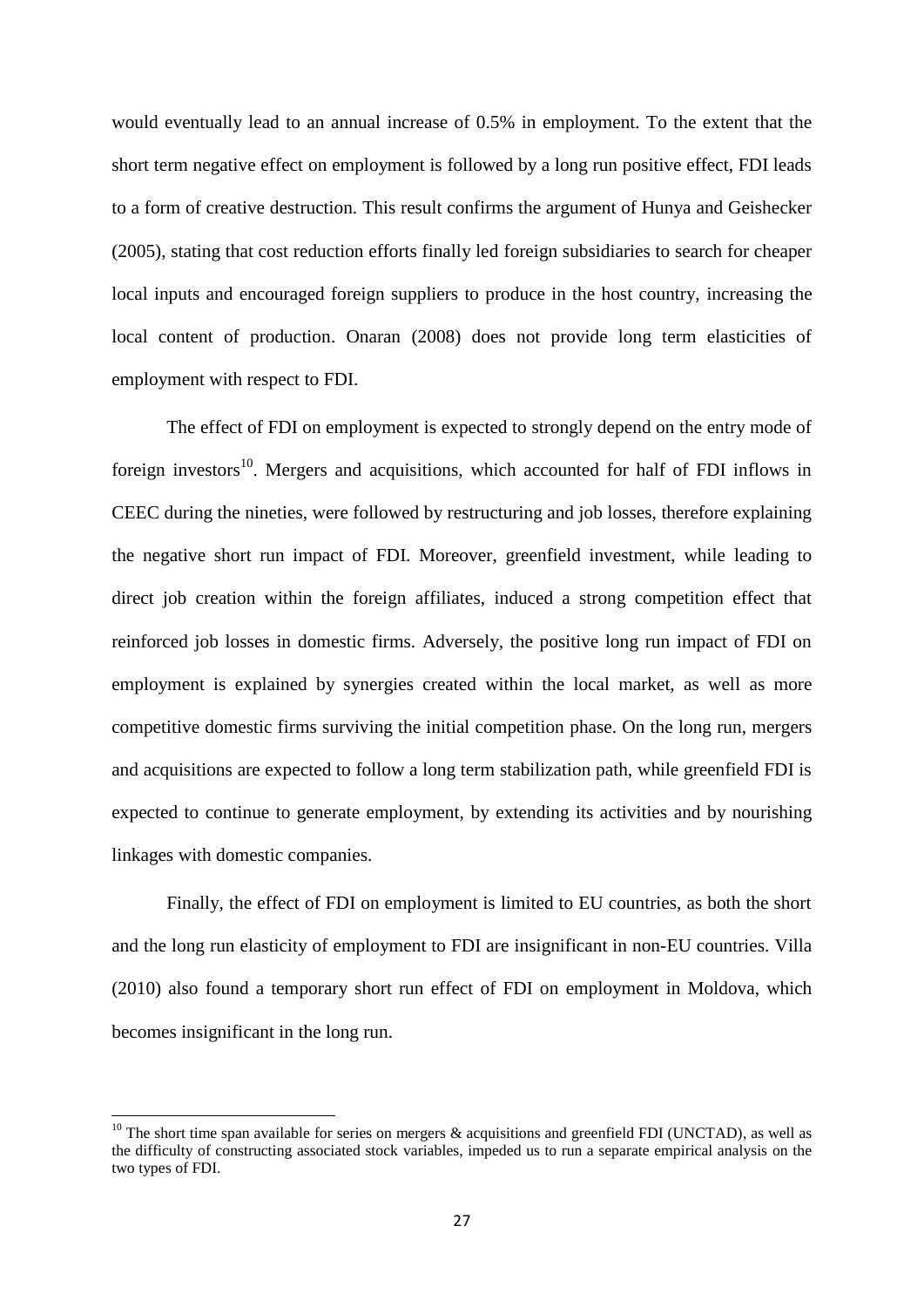#### **6. Conclusions**

Due to the social consequences of unemployment, policies designed to foster job creation have always been a priority in governments' agenda. Moreover, the need to correct the employment disequilibria caused by the recent economic crisis has led policy makers to actively search for solutions to reduce unemployment and enhance economic growth.

In this paper, we investigate the impact of FDI on aggregate employment in Central and Eastern Europe, while trying to assess whether FDI could become a useful lever to recover from the severe unemployment crisis. Our investigation is based on a simple theoretical model of labor demand, where FDI improves the efficiency of labor use. For our empirical analysis, we used panel data techniques applied on sample of 20 CEEC during 1995-2012.

Our results show that the main determinant of employment dynamics in CEEC was the economic restructuring and the institutional change that accompanied progress in transition. Traditional labor determinants, like output and wages, proved to be less important. While we do not confirm the hypothesis of jobless growth highlighted by some previous studies, we show that the job content of output growth is relatively low. Moreover, we confirm the fact that employment in CEEC does not respond to development in wages.

Our paper provides evidence of FDI leading to a form of creative destruction on the labor markets in CEEC. The competition pressure and the introduction of labor saving techniques lead to a negative short run effect on employment. The effect becomes however positive in the long run, as foreign affiliates progressively create linkages with domestic firms and increase the local content of their production. Nevertheless, the magnitude of both these effects is modest compared to the influence of economic restructuring and output growth.

The progressive integration of these countries into the world economy, through trade and FDI, seems to lead to a decrease in the labor intensity of production. However, foreign affiliates' strong engagement in international trade did not lead to additional changes in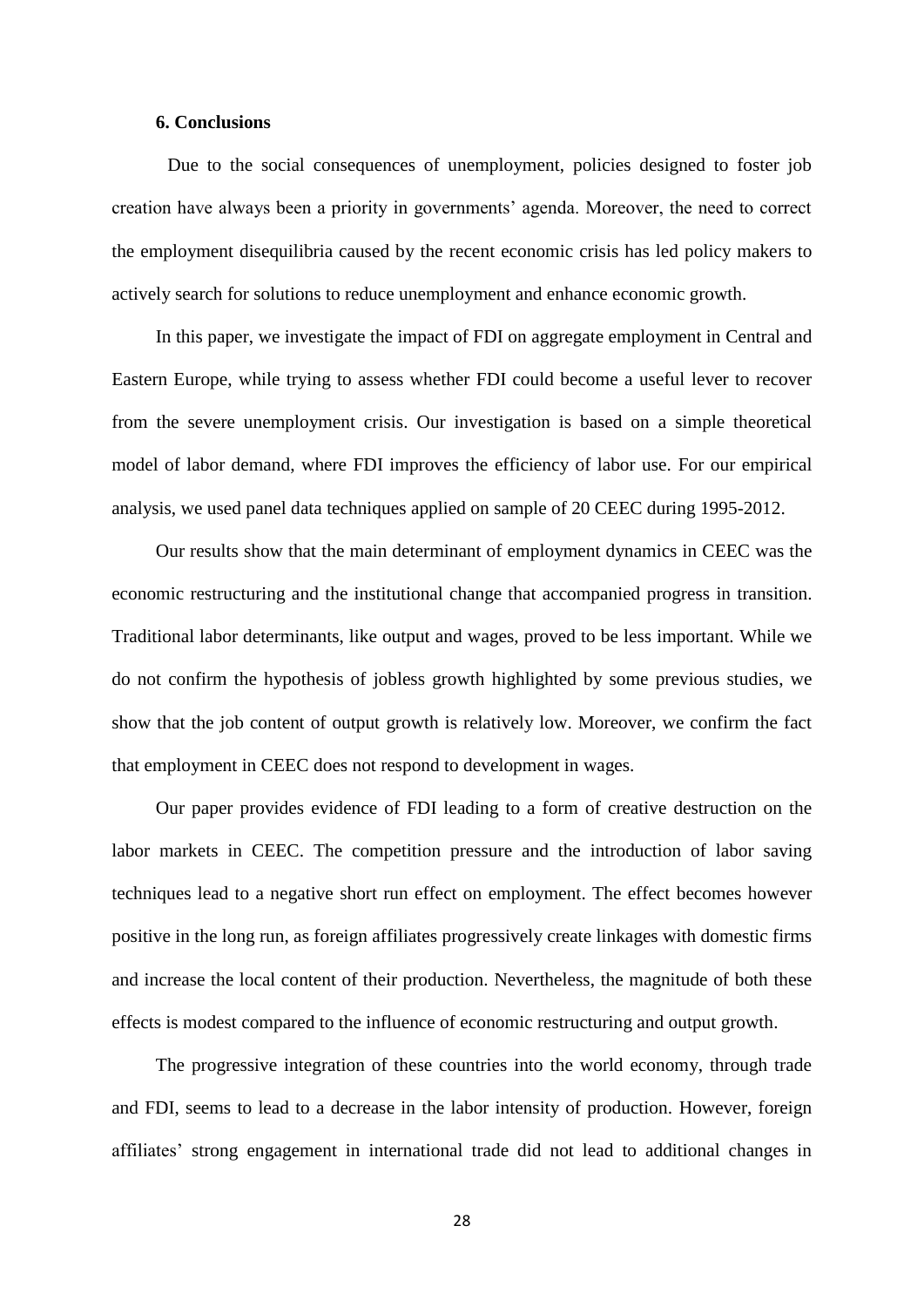aggregate employment, as job losses due to import competition were compensated by job creation in export oriented FDI. Finally, our results show evidence of a skill bias of production in foreign affiliates, as human capital favors a positive contribution of FDI to employment, partially compensating job losses for low skilled workers.

Robustness checks have shown that the two stage effect of FDI on employment only holds for EU countries, while FDI has no significant contribution to labor demand in non-EU countries. Additionally, the relatively low contribution to employment growth indicates that FDI alone would not be an effective tool to regain employment. However, policies encouraging market seeking FDI and a minimum local content of production could be useful to preserve employment levels. An improved business environment could further attract greenfield FDI, with a stronger job creation potential, and industrial policies designed to upgrade local producers could favor linkages between foreign affiliates and domestic firms.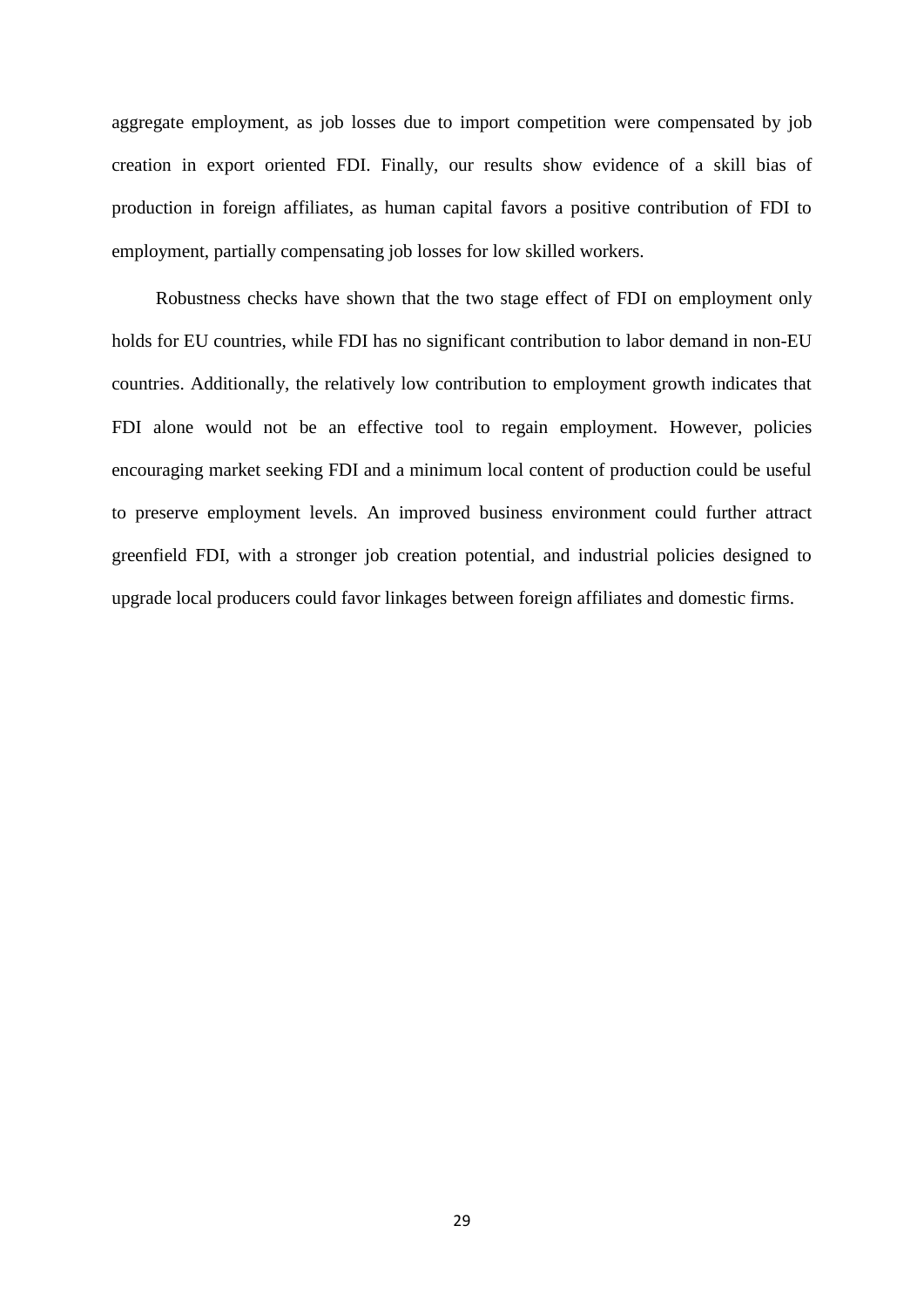### **References**

- 1. Aitken Brian J., Harrison Ann E. (1999). ["Do Domestic Firms Benefit from Direct](http://ideas.repec.org/a/aea/aecrev/v89y1999i3p605-618.html)  [Foreign Investment? Evidence from Venezuela,](http://ideas.repec.org/a/aea/aecrev/v89y1999i3p605-618.html)"*[American Economic Review](http://ideas.repec.org/s/aea/aecrev.html)*, American Economic Association, vol. 89(3), pages 605-618, June.
- 2. Arellano, M., S. Bond. (1991), "Some tests of specification for panel data: Monte Carlo evidence and an application to employment equations"*. The Review of Economic Studies,*  58. p. 277 – 297.
- 3. Bandick, Roger; Karpaty, Patrik, (2011). "Employment effects of foreign acquisition", *International Review of Economics and Finance*, Vol. 20, No. 2, 2011, p. 211-224.
- 4. Boeri, T., Garibaldi P., (2006). "Are labour markets in the new member states sufficiently flexible for EMU?," *Journal of Banking & Finance*, vol. 30(5), pages 1393-1407, May.
- 5. Blundell R., and S.R. Bond (1998), "Initial Conditions and Moment Restrictions in Dynamic Panel Data Models", *Journal of Econometrics* 87: 115-143.
- 6. Borensztein, E., De Gregorio, J., and Lee, J. W., (1998). "How does foreign direct investment affect economic growth?" *Journal of International Economics*, 45, 115–135.
- 7. Bresson, G, Kramarz F, Sevestre P (1996), "Dynamic Labor Demand Models", in Laszlo Matyas and Patrick Sevestre, *The Econometrics of panel data*, KLuwer Academic Publishers, Boston.
- 8. Bruno Giovani, Crino Rosario, Falzoni Anna (2006). "Foreign Direct Investment, Trade, and Skilled Labor Demand in Eastern Europe", CESPRI discussion paper, Bocconi University.
- 9. Conyon, M, Girma, S, Thompson, S. and Wright, P. (2002), "The impact of mergers and acquisitions on company employment", *European Economic Review*, 46, 31-49.
- 10. De Loecker, Jan & Konings, Jozef, (2004). ["Creative Destruction and Productivity](http://ideas.repec.org/p/cpr/ceprdp/4238.html)  [Growth in an Emerging Economy: Evidence from Slovenian Manufacturing,](http://ideas.repec.org/p/cpr/ceprdp/4238.html)" [CEPR](http://ideas.repec.org/s/cpr/ceprdp.html)  [Discussion Papers](http://ideas.repec.org/s/cpr/ceprdp.html) 4238, C.E.P.R. Discussion Papers.
- 11. Dunning, John (2008), *Multinational Enterprises and the Global Economy*, second edition, Edward Elgar, Cheltenham, UK, Northampton, MA, USA.
- 12. Feenstra, R. and Hanso*n, G. (1997), Foreign Direct Investment and Rela*tive Wages: Evidence from Mexico's Maquiladoras, *Journal of International Economics*, 42, 371-393.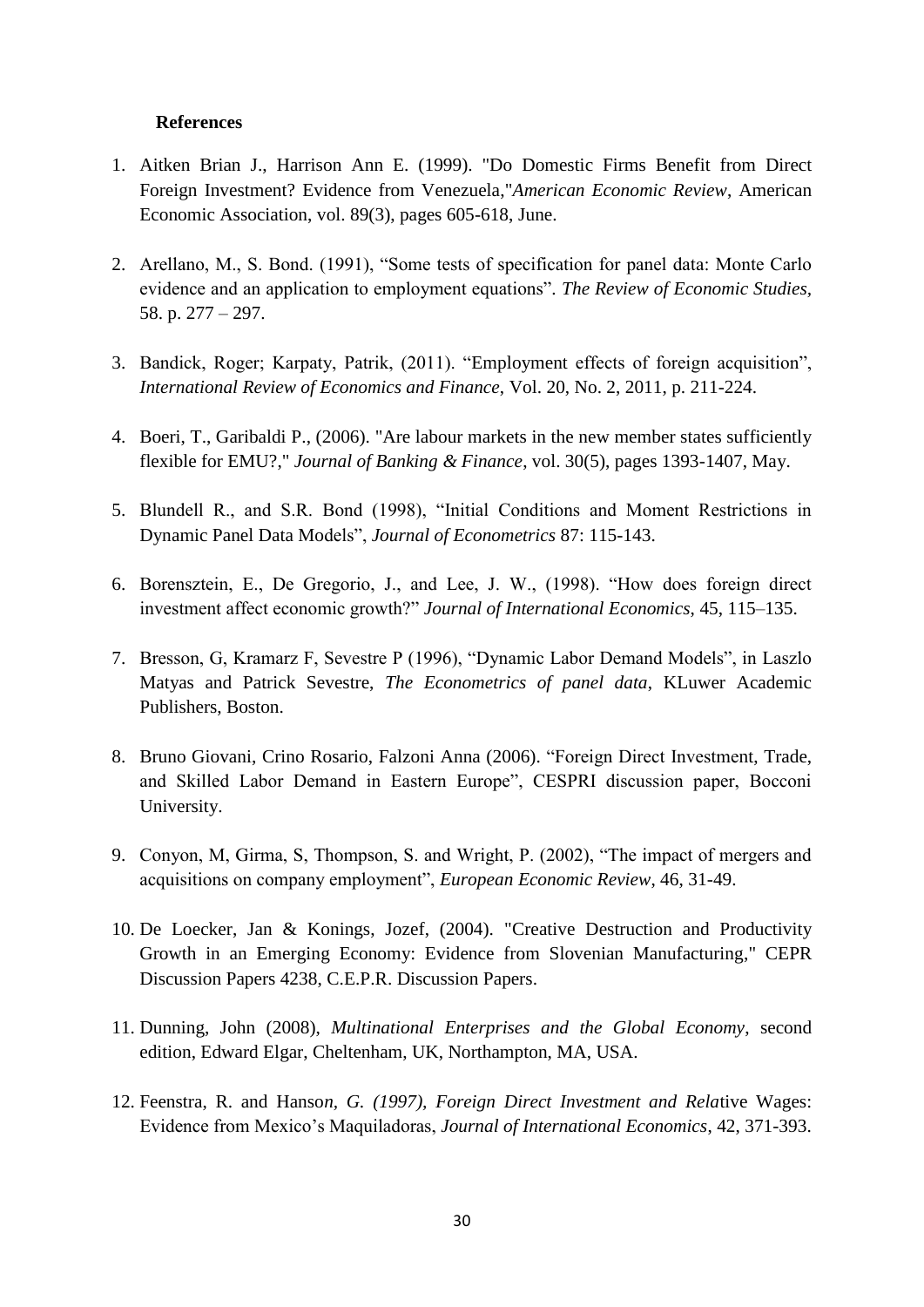- 13. Frensch Richard, Hanousek Jan, Kocenda, Evzen, (2013). "Incomplete Specialization and Trade in Parts and Components", William Davidson Institute Working Paper No. 1044.
- 14. Girma Sourafel, Steve Thompson, Peter W. Wright, (2002). ["Why are Productivity and](http://ideas.repec.org/a/eso/journl/v33y2002i1p93-100.html)  [Wages Higher in](http://ideas.repec.org/a/eso/journl/v33y2002i1p93-100.html) Foreign Firms?," *[The Economic and Social Review](http://ideas.repec.org/s/eso/journl.html)*, Economic and Social Studies, vol. 33(1), pages 93-100.
- 15. Girma Sourafel, (2005) ["Safeguarding Jobs? Acquisition FDI and Employment Dynamics](http://ideas.repec.org/a/spr/weltar/v141y2005i1p165-178.html)  [in U.K. Manufacturing,](http://ideas.repec.org/a/spr/weltar/v141y2005i1p165-178.html)" *[Review of World Economics](http://ideas.repec.org/s/spr/weltar.html)*, vol. 141(1), pages 165-178.
- 16. Greenaway, D., Hine, R., Wright, P. (1999) "An empirical assessment of the impact of trade on employment in the United Kingdom", *European Journal of Political Economy* 15: 485-500.
- 17. Hamermesh, D. S., (1993) *Labor Demand*, Princeton University Press, Princeton.
- 18. Hanousek, Jan & Kocenda, Evzen & Maurel, Mathilde, (2011). ["Direct and indirect](http://ideas.repec.org/a/eee/ecosys/v35y2011i3p301-322.html)  [effects of FDI in emerging European markets: A survey and meta-analysis,](http://ideas.repec.org/a/eee/ecosys/v35y2011i3p301-322.html)"*[Economic](http://ideas.repec.org/s/eee/ecosys.html)  [Systems](http://ideas.repec.org/s/eee/ecosys.html)*, Elsevier, vol. 35(3), pages 301-322, September.
- 19. Holland, D.N., Sass, M., Benacek, V., Gronicki, M. (2000). "The determinants and impact of foreign direct investment in Central and Eastern Europe: A comparison of survey and econometric evidence", *Transnational Corporations*, 9(3), pp. 163–212.
- 20. Hunya Gábor, Geishecker Ingo, (2005). *"*Employment Effects of Foreign Direct Investment in Central and Eastern Europe", WIIW Research Report Vienna.
- 21. Javorcik Beata Smarzynska, (2004). ["Does Foreign Direct Investment Increase the](http://ideas.repec.org/a/aea/aecrev/v94y2004i3p605-627.html)  [Productivity of Domestic Firms? In Search of Spillovers Through Backward Linkages,](http://ideas.repec.org/a/aea/aecrev/v94y2004i3p605-627.html)" *[American Economic Review](http://ideas.repec.org/s/aea/aecrev.html)*, AER, vol. 94(3), pages 605-627, June.
- 22. Jenkins, R (2006), "Globalization, FDI and employment in Vietnam", *Transnational Corporations*, vol. 15, no.1, p.115-142.
- 23. Mencinger J., (2003), "Does foreign direct investment always enhance economic growth?" *Kyklos* 56 no. 4: 491-508.
- 24. Milner, C. and P. Wright., (1998) ,"Modelling labor market adjustment to trade liberalisation in an industrialising economy", *The Economic Journal* 108: 509-528.
- 25. Nickell, S.J., (1986), "Dynamic models of labour demand", in O. Ashenfelter and R. Layard, eds., *Handbook of labour economics* (Elsevier, Amsterdam).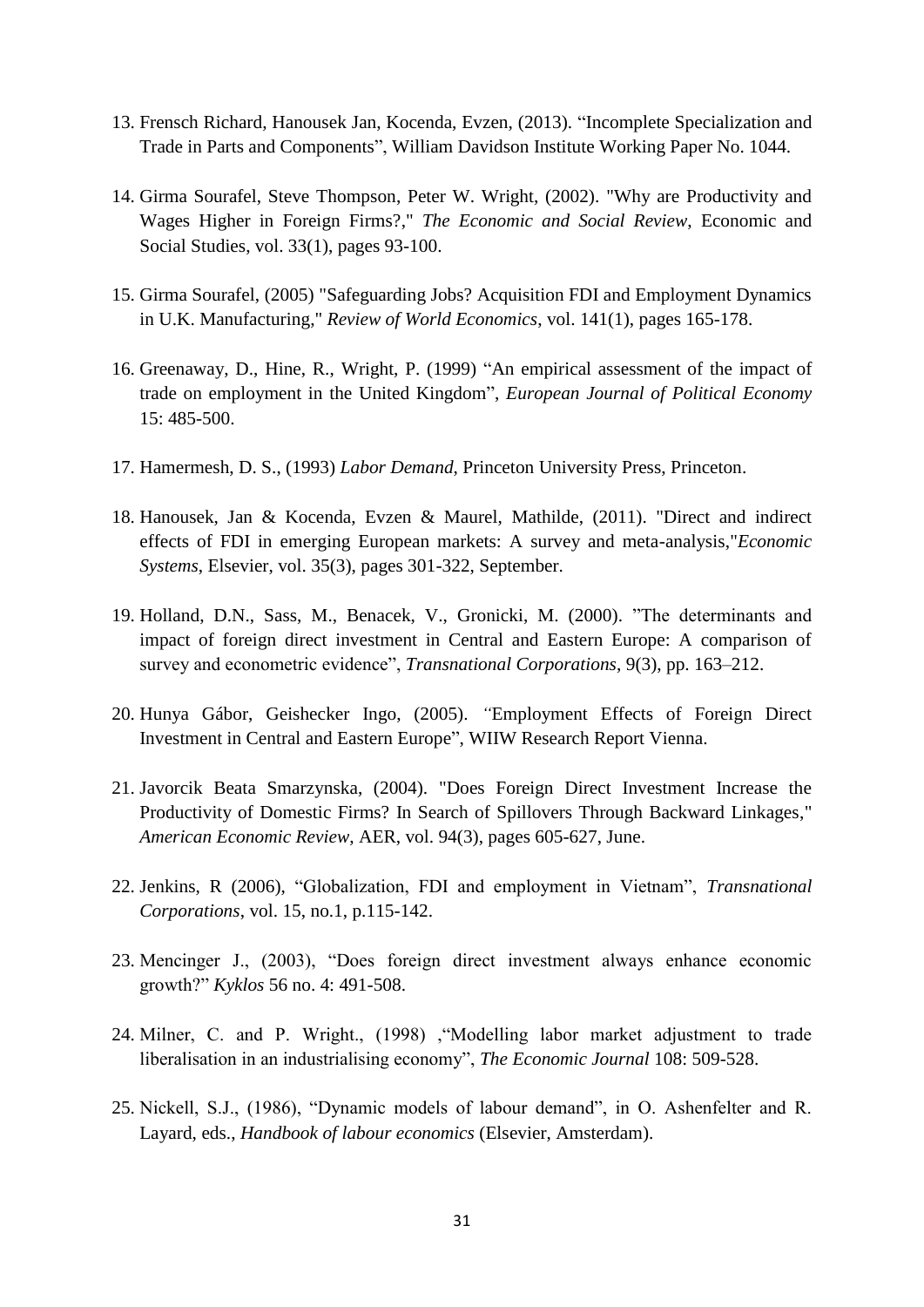- 26. Onaran Ozlem (2008) ["Jobless Growth in the Central and East European Countries: A](http://ideas.repec.org/a/mes/eaeuec/v46y2008i4p90-115.html)  [Country-Specific Panel Data Analysis of the Manufacturing Industry,](http://ideas.repec.org/a/mes/eaeuec/v46y2008i4p90-115.html)" *[Eastern European](http://ideas.repec.org/s/mes/eaeuec.html)  [Economics,](http://ideas.repec.org/s/mes/eaeuec.html)* M.E. Sharpe, Inc., vol. 46(4), pages 90-115, July.
- 27. Pfaffermayr, Michael (2001) ["Employment in domestic plants and foreign affiliates: A](http://ideas.repec.org/a/spr/weltar/v137y2001i2p347-364.html)  [note on the elasticity of substitution,](http://ideas.repec.org/a/spr/weltar/v137y2001i2p347-364.html)" *[Review of World Economics](http://ideas.repec.org/s/spr/weltar.html)*, vol. 137(2), pages 347-364, June.
- 28. Pflüger M., Blien U., Möller J., Moritz M., (2013). "Literature Overview Labor Market Effects of Trade and FDI – Recent Advances and Research Gaps," *Journal of Economics and Statistics*, Justus-Liebig University Giessen, Department of Statistics and Economics, vol. 233(1), pages 86-116, January.
- 29. Radosevic Slavo, Urmas Varblane, Tomasz Mickiewicz (2003). "Foreign direct investment and its effect on employment in Central Europe", *Transnational Corporations*, 12(1), pp. 53-90.
- 30. Roodman David, (2009). "A Note on the Theme of Too Many Instruments," *Oxford Bulletin of Economics and Statistics*, University of Oxford, vol. 71(1), pages 135-158, 02.
- 31. Schadler Susan, Mody Ashoka, Abiad Abdul, Leigh Daniel (2006). "Growth in the Central and Eastern European Countries of the European Union", IMF Occasional paper n° 252, International Monetary Fund, Washington DC.
- 32. Smith, Stephen (2003). "*Labor economics*", 2<sup>nd</sup> edition, Routledge Publishing, London.
- 33. Stehrer, R. (2004), "Can trade explain the sector bias of skill-biased technical change?", Vienna Institute for International Economic Studies Working paper no. 30.
- 34. Uzagalieva Ainura, Kočenda Evžen, Menezes Antonio, (2012). "Technological Innovation in New European Union Markets". *Emerging Markets Finance and Trade*, 48(5), 48-65.
- 35. Villa Stefania, (2010). ["Exploring the linkages between investment and employment in](http://econpapers.repec.org/RePEc:ilo:ilowps:455342)  [Moldova: a time-series analysis"](http://econpapers.repec.org/RePEc:ilo:ilowps:455342), ILO Working Paper, International Labour Organization.
- 36. Walkkirch, A., Nunnenkamp, P., Alatorre Bremont, J. (2009). "Employment effects of FDI in Mexico's non-maquiladora manufacturing". *Journal of Development Studies, 45*(7), 1165-1183.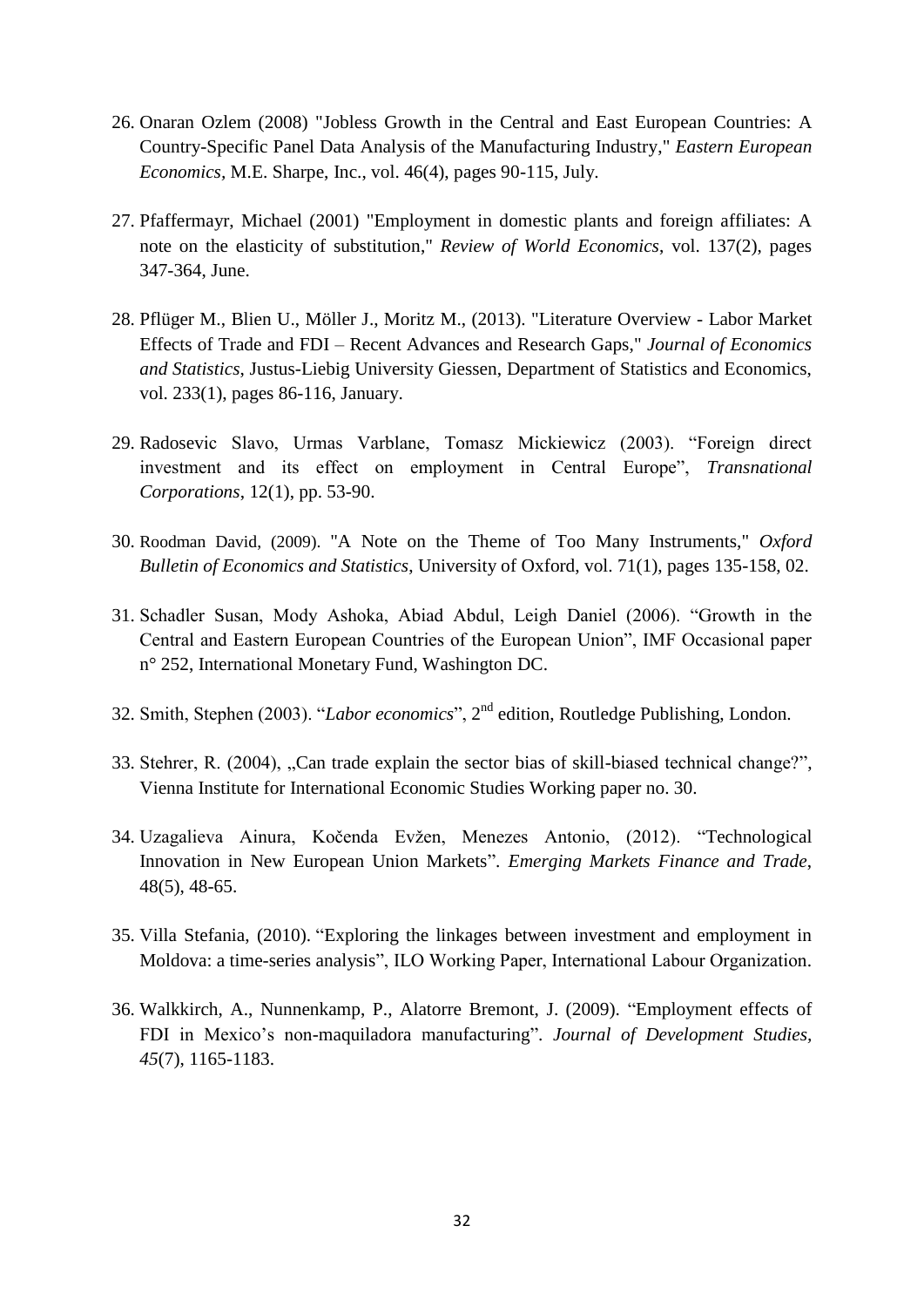# **Appendix**

| Variable      | Description                                                                                                                    | Data source   |
|---------------|--------------------------------------------------------------------------------------------------------------------------------|---------------|
| Employment    | Employment growth, annual percentage change                                                                                    | <b>UNECE</b>  |
| Output        | Real GDP annual growth rate                                                                                                    | <b>WDI</b>    |
| Wage          | Real Gross Average Monthly Wage growth, deflated with HICP                                                                     | <b>UNECE</b>  |
| <b>FDI</b>    | The annual growth of the FDI stock, deflated with the price<br>index for Gross fixed capital formation                         | <b>UNCTAD</b> |
| Export        | Real export growth, computed as the annual growth rate of<br>exports in constant US \$                                         | <b>WDI</b>    |
| Import        | Real import growth, computed as the annual growth rate of<br>imports in constant US \$                                         | <b>WDI</b>    |
| Transition    | Progress in economic transition, as measured by the Governance<br>and enterprise restructuring index                           | <b>EBRD</b>   |
| Crisis        | Dummy variable taking the value 1 for years 2009, 2010, 2011<br>and 2012 and zero otherwise                                    |               |
| Human capital | Tertiary school enrollment, as a percentage of gross school<br>enrollment                                                      | <b>WDI</b>    |
| EU membership | Dummy variable taking the value 1 for every year a country has<br>been member of the European Union and zero otherwise.        |               |
| Gap           | The gap between the US GDP per capita and host country GDP<br>per capita divided by host country GDP per capita (in logarithm) | <b>WDI</b>    |

# **Table A1. Variables' description and data sources**

# **Table A2. Sample descriptive statistics**

| Variable      | Total sample |           |        | EU sample | Non-EU sample |           |
|---------------|--------------|-----------|--------|-----------|---------------|-----------|
|               | Mean         | Std. Dev. | Mean   | Std. Dev. | Mean          | Std. Dev. |
| Employment    | $-0.3$       | 3.3       | $-0.3$ | 3.4       | $-0.3$        | 3.2       |
| Output        | 3.9          | 6.8       | 3.5    | 4.5       | 4.5           | 8.9       |
| Wage          | 4.8          | 8.1       | 3.3    | 6.1       | 6.7           | 9.8       |
| <b>FDI</b>    | 18.3         | 26.5      | 17.1   | 23.2      | 19.8          | 30.5      |
| Transition    | 2.5          | 0.7       | 3.0    | 0.5       | 2.0           | 0.5       |
| Export        | 8.7          | 13.9      | 8.2    | 9.6       | 9.2           | 17.7      |
| Import        | 9.0          | 14.5      | 8.8    | 11.9      | 9.3           | 17.1      |
| Human capital | 47.9         | 19.2      | 51     | 18.4      | 43.5          | 19.5      |
| Gap           | 11.1         | 12.2      | 4.9    | 3.1       | 18.6          | 14.7      |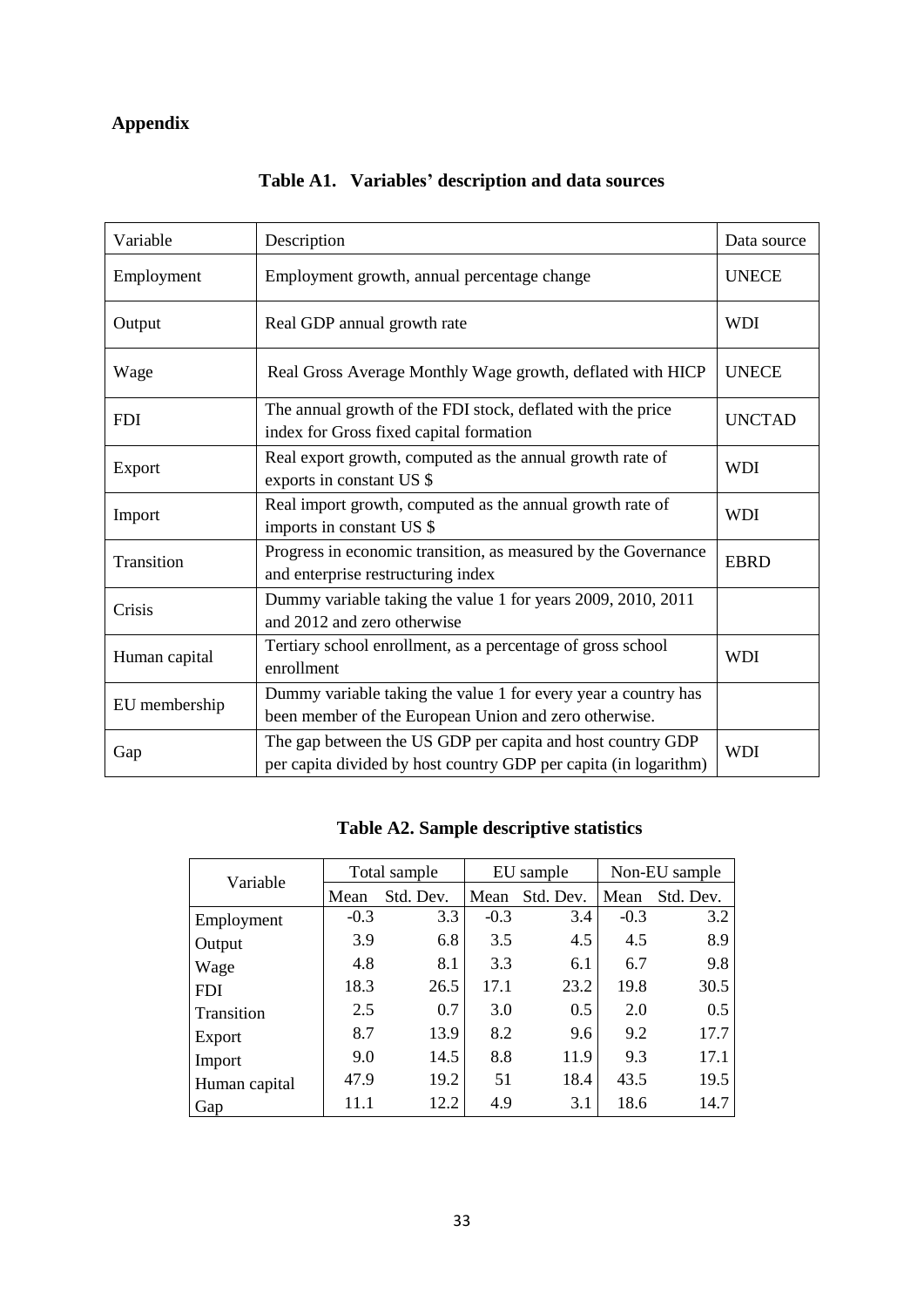| Dependent variable<br>Employment | (1)         | (2)         | (3)         | (4)         | (5)              | (6)        |
|----------------------------------|-------------|-------------|-------------|-------------|------------------|------------|
|                                  |             |             |             |             |                  |            |
| Wage                             | 0.007       | 0.028       | 0.062       | $-0.022$    | 0.059            | $-0.011$   |
|                                  | (0.080)     | (0.088)     | (0.081)     | (0.077)     | (0.086)          | (0.080)    |
| Output                           | $0.247***$  | $0.279***$  | $0.321***$  | $0.220***$  | $0.247***$       | $0.260***$ |
|                                  | (0.077)     | (0.098)     | (0.090)     | (0.076)     | (0.076)          | (0.077)    |
| <b>FDI</b>                       | $-0.023**$  | $-0.020*$   | $-0.033**$  | $-0.069**$  | $-0.054***$      | $-0.031**$ |
|                                  | (0.011)     | (0.011)     | (0.015)     | (0.027)     | (0.020)          | (0.013)    |
| Transition                       | 1.372**     | 1.245**     | 1.326**     | 1.457**     | 1.186            | 1.446**    |
|                                  | (0.567)     | (0.575)     | (0.529)     | (0.598)     | (0.796)          | (0.647)    |
| Crisis dummy                     | $-1.898***$ | $-2.504***$ | $-2.157***$ | $-2.409***$ | $-1.548**$       | $-1.916**$ |
|                                  | (0.708)     | (0.775)     | (0.719)     | (0.746)     | (0.725)          | (0.761)    |
| Export                           |             | 0.058       | $-0.167**$  |             |                  |            |
|                                  |             | (0.054)     | (0.065)     |             |                  |            |
| Import                           |             | $-0.073$    | 0.056       |             |                  |            |
|                                  |             | (0.050)     | (0.054)     |             |                  |            |
| $FDI \times Expert$              |             |             | $0.007***$  |             |                  |            |
|                                  |             |             | (0.001)     |             |                  |            |
| $FDI \times Import$              |             |             | $-0.004***$ |             |                  |            |
|                                  |             |             | (0.001)     |             |                  |            |
| Human capital                    |             |             |             | $-0.029$    |                  |            |
|                                  |             |             |             | (0.019)     |                  |            |
| $FDI \times Human capital$       |             |             |             | $0.001*$    |                  |            |
|                                  |             |             |             | (0.001)     |                  |            |
| Gap                              |             |             |             |             | $-0.610$         |            |
|                                  |             |             |             |             | (0.778)<br>0.026 |            |
| $FDI \times Gap$                 |             |             |             |             |                  |            |
| EU membership dummy              |             |             |             |             | (0.025)          | $-0.224$   |
|                                  |             |             |             |             |                  | (0.142)    |
| $FDI \times membership$          |             |             |             |             |                  | $0.007*$   |
|                                  |             |             |             |             |                  | (0.003)    |
| Constant                         | $-4.159**$  | $-3.848**$  | $-3.722**$  | $-2.556$    | $-2.895$         | $-4.024**$ |
|                                  | (1.809)     | (1.852)     | (1.728)     | (1.932)     | (2.871)          | (1.952)    |
|                                  |             |             |             |             |                  |            |
| Observations                     | 159         | 149         | 149         | 156         | 159              | 159        |
| Countries                        | 11          | 11          | 11          | 11          | 11               | 11         |
| Instruments                      | 8           | 10          | 12          | 10          | 10               | 10         |
| Sargan p-val                     | 0.113       | 0.0526      | 0.372       | 0.260       | 0.126            | 0.134      |
| AR2 p-value                      | 0.879       | 0.997       | 0.617       | 0.931       | 0.881            | 0.802      |

|  | Table A3. Estimation of labor demand for EU sample |  |  |  |  |  |
|--|----------------------------------------------------|--|--|--|--|--|
|--|----------------------------------------------------|--|--|--|--|--|

*Notes:* Standard errors are reported in brackets. Symbols \*, \*\*, \*\*\* denote the significance levels of 10%, 5% and respectively 1%. Estimation is run using System GMM Blundell and Bond (1998). The Sargan test has the null hypothesis of exogeneity of the instrument set, while the AR2 test has the null of no second order serial correlation in the residual.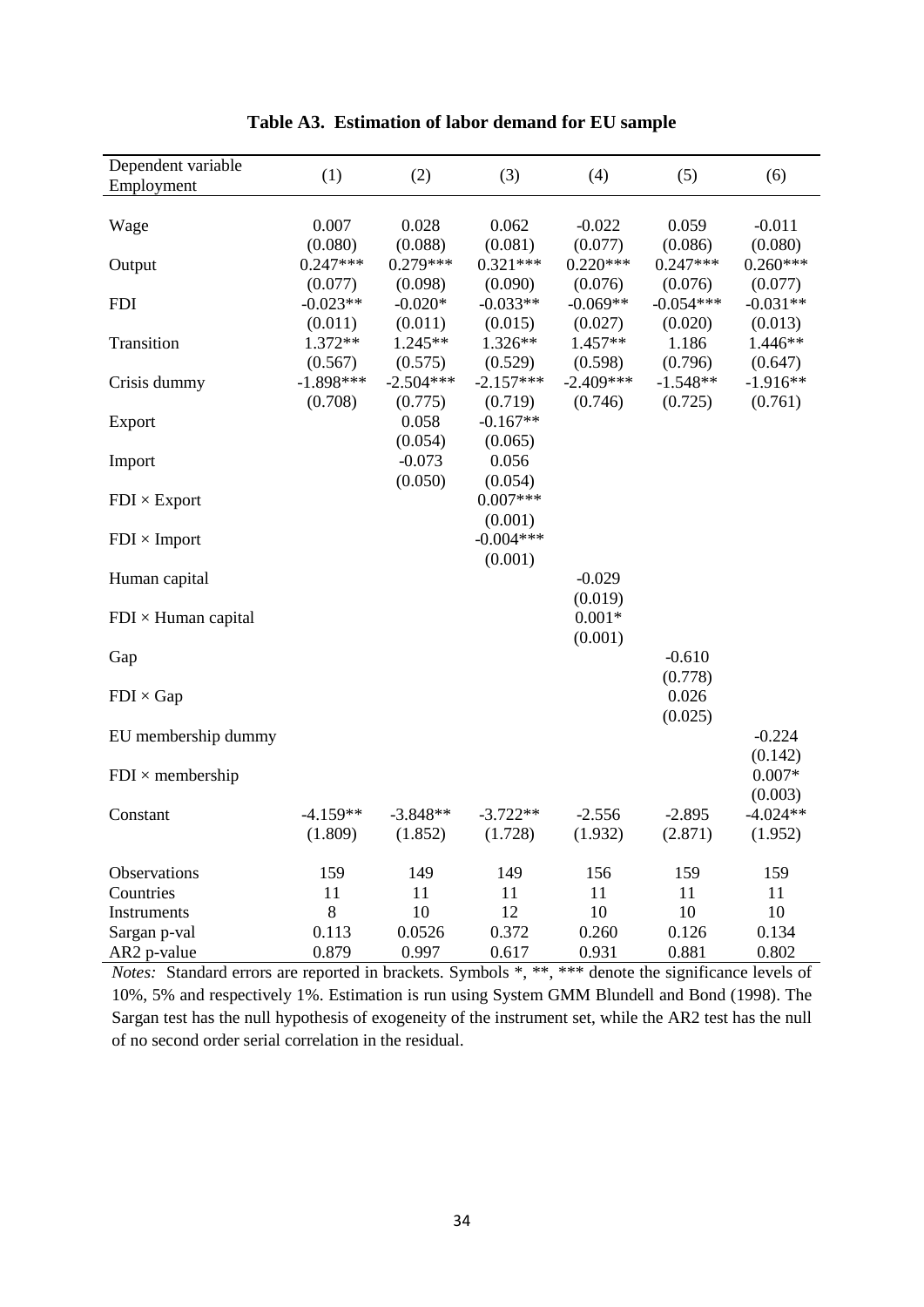| Dependent variable         | (1)        | (2)        | (3)        | (4)         | (5)       |
|----------------------------|------------|------------|------------|-------------|-----------|
| Employment                 |            |            |            |             |           |
| Wage                       | 0.019      | 0.014      | 0.030      | 0.011       | 0.030     |
|                            | (0.048)    | (0.049)    | (0.052)    | (0.047)     | (0.048)   |
| Output                     | $0.163**$  | $0.187*$   | $0.181*$   | $0.157*$    | 0.124     |
|                            | (0.081)    | (0.102)    | (0.103)    | (0.080)     | (0.084)   |
| <b>FDI</b>                 | $-0.005$   | $-0.002$   | $-0.002$   | $-0.059**$  | 0.001     |
|                            | (0.010)    | (0.010)    | (0.010)    | (0.029)     | (0.015)   |
| Transition                 | $1.674**$  | 1.518*     | $1.604**$  | 2.351***    | 1.433*    |
|                            | (0.804)    | (0.805)    | (0.804)    | (0.779)     | (0.814)   |
| Crisis dummy               | $-1.027$   | $-0.709$   | $-0.824$   | $-2.034**$  | $-1.490*$ |
|                            | (0.745)    | (0.742)    | (0.742)    | (0.792)     | (0.777)   |
| Export growth              |            | $-0.057**$ | $-0.062**$ |             |           |
|                            |            | (0.027)    | (0.030)    |             |           |
| Import growth              |            | 0.040      | $0.066*$   |             |           |
|                            |            | (0.032)    | (0.036)    |             |           |
| $FDI \times Expert$        |            |            | 0.000      |             |           |
|                            |            |            | (0.001)    |             |           |
| $FDI \times Import$        |            |            | $-0.001$   |             |           |
|                            |            |            | (0.001)    |             |           |
| Human capital              |            |            |            | $0.038**$   |           |
|                            |            |            |            | (0.019)     |           |
| $FDI \times Human capital$ |            |            |            | $0.001**$   |           |
|                            |            |            |            | (0.001)     |           |
| Gap                        |            |            |            |             | $-0.044*$ |
|                            |            |            |            |             | (0.025)   |
| $FDI \times Gap$           |            |            |            |             | $-0.001$  |
|                            |            |            |            |             | (0.001)   |
| Constant                   | $-4.051**$ | $-3.870**$ | $-4.263**$ | $-6.817***$ | $-2.357$  |
|                            | (1.872)    | (1.868)    | (1.887)    | (1.986)     | (2.027)   |
| Observations               | 107        | 107        | 107        | 103         | 107       |
| Countries                  | 9          | 9          | 9          | 9           | 9         |
| Instruments                | 8          | 10         | 12         | $10\,$      | 10        |
| Sargan p-value             | 0.412      | 0.377      | 0.538      | 0.984       | 0.390     |
| AR2 p-value                | 0.891      | 0.586      | 0.703      | 0.828       | 0.829     |

**Table A4. Estimation of labor demand for non-EU sample**

*Notes:* Standard errors are reported in brackets. Symbols \*, \*\*, \*\*\* denote the significance levels of 10%, 5% and respectively 1%. Estimation is run using System GMM Blundell and Bond (1998). The Sargan test has the null hypothesis of exogeneity of the instrument set, while the AR2 test has the null of no second order serial correlation in the residual.